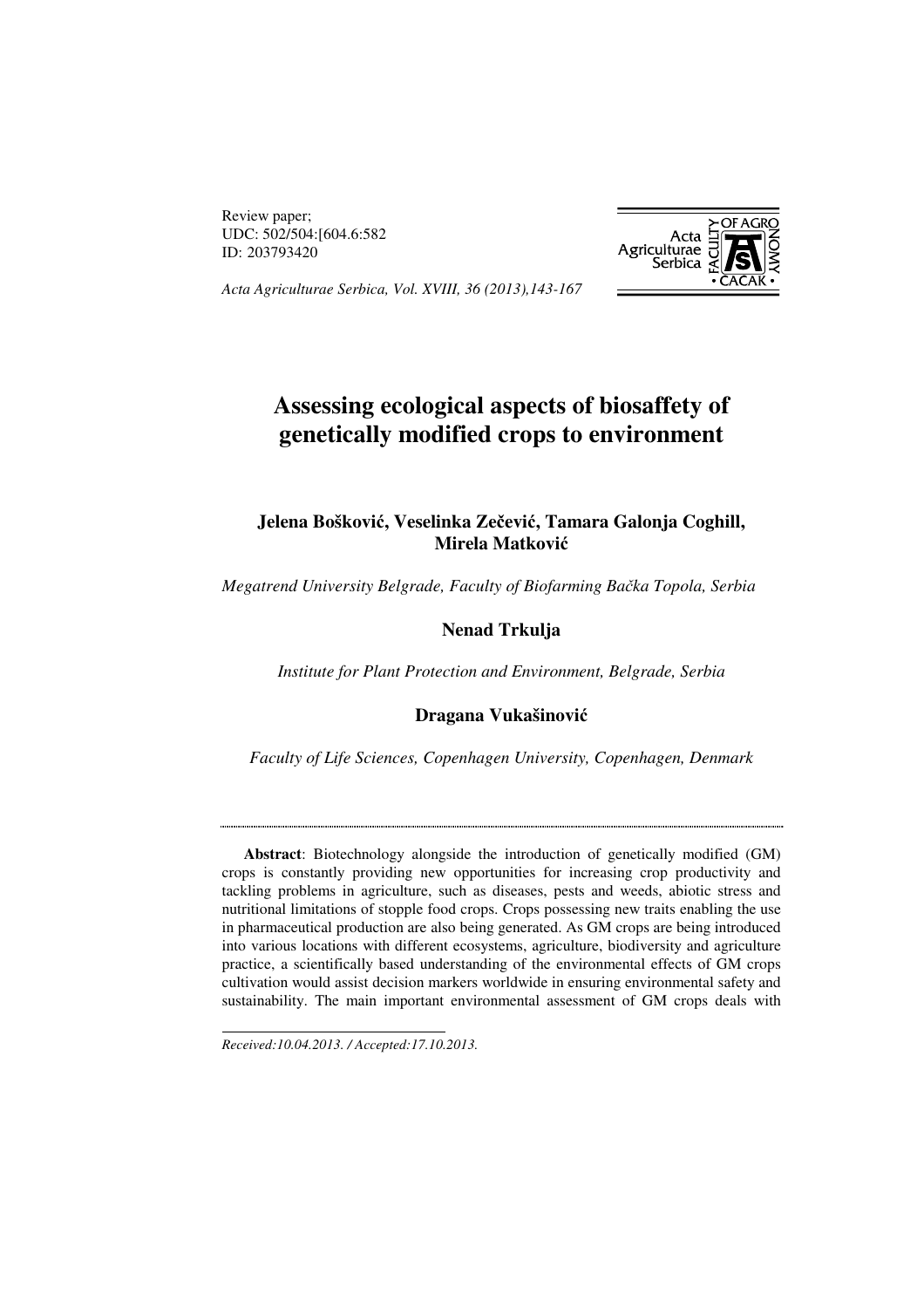their putative invasiveness, vertical and/or horizontal gene flow, effects on biodiversity and the impact on other products. These investigations are all highly interdisciplinary and complex. This paper deals with some of the most important problems related to entering GM crops into the environment, such as plant protection, ecological effects of HRCs, gene flow, biodiversity, stress, ecological risks of Bt crops, effects on soil ecosystems etc. There is a clear need to further assess the severity, magnitude and scope of risks associated with the massive field deployment of transgenic crops. When assessing GMC inter-relation with the existing cultivars, an increased knowledge base underpinning the development of GMC will provide greater confidence in plant science while assessing the risks and benefits of releasing such crops.

**Key words:** genetically modified crops (GMCs), enviroment, plant protection, HRCs, HTG, gene flow, biodiversity.

### **Introduction**

Genetic manipulations have been commonly used throughout modern plant selection, including new combinations of genes, artificial manipulation of the number of chromosomes, the development of addition, substitution and breeds containing specific chromosomes, chemical and radioactive treatments aiming to induce mutations and chromosomal rearrangements, cell, tissue and embryo cultures, in vitro fertilization and fusion of protoplasts for detection of interspecies and genus hybridization. Integration of these technologies have made greatest contribution to genetic improvement in yield, adaptation to the environment (Dale, 2002), resistance to pests and parasites (Beringer, 2000), as well as improving the quality, that was permanently required by both food producers and consumers (Dunwell, 1998, Kuiper et al., 2001, Simic et al., 2005).

Developments in molecular biology and genetic engineering enabled the efficient modification of cultivated plants (Daniell, 2002; Glisin, 2005). These technologies may have adverse impact on the environment (Conner et al., 2003), human health and increase poverty. During the forthcoming period it is necessary to devote more attention to commercially and economically justified use of GM crops in the agricultural food production (Pretty, 2001, Nishiura et al., 2002; Boskovic et al., 2004a, 2010a, 2011). In this respect, linking science and politics should facilitate an overall assessment of acceptability and spread of GM crops. There are still significant disagreements about the extent to which sustainability, globalization, ethics and socio-economic approach should be parts of the risk assessment of GM crop use in most countries (Marshall, 2002; Marshall and Moonen, 2002, Perry et al., 2003; Simic et al., 2005).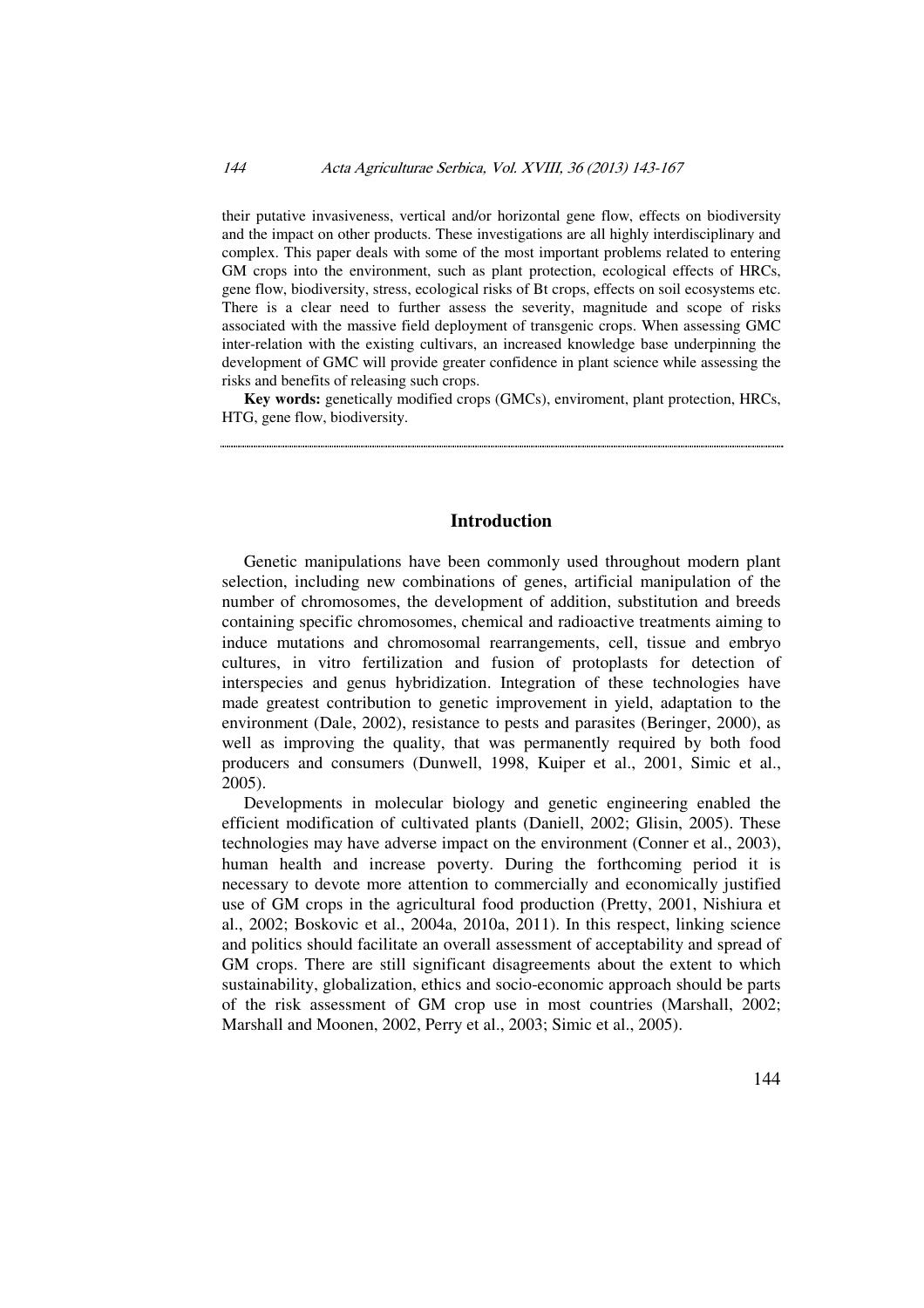### **Plant protection and genetically modified crops**

Major plant protection considerations about GM crops (GMCs) are the possibilities of incorporation of resistance genes into insects, fungal and bacterial pathogens, viruses, emphasizing the long-term resistance as the main problem of (Boskovic et al., 2000). Pest plant protection by genetic modification is demonstrated by the use of Bt toxins from *Bacillus thuringiensis,* successfully used as spray for many years, that has been introduced in a number of plant species such as: tomato, tobacco, cotton, etc. It has been proved that pea lecithin protects against insect attack in transgenic potato and tobacco. Trypsin inhibiting protein of fodder pea has also been used. GM plants provide great possibility of benefits to the environment by reduced pesticide use by the development of pest resistance. However, these advantages can be quickly denied: there are possible strategies of exposure reduction of pests to transgenic products, thus lowering resistance level and applying restricted transgene action (Sharma et al., 2000; Bouchard et al., 2003).

It has been shown that the application of transgenic resistance to viruses through indirect protection of *cap*-proteins is possible, and it can be used as a method for wide range of viruses and hosts, e.g. expression of TMV *cap*-proteins for tobacco mosaic virus of potato and tomato resistant to PVX and PVY (Daniell, 2002).

The use of genetic modification in fungal and bacterial plant pathogens control has also been developed. As with pests, the main problem is transient resistance and complex interactive pathogen-hosts relations. The improvement of such resistance was attempted to achieve by the use of GM plants. In addition, there is a need to develop multiple resistance strategies (i.e. *pyramiding resistance genes*) towards different virulence levels of plant parasites (Danieell, 2002, Bouchard et al., 2003; FAO, 2003; Bošković et al., 2004a; 20004b; Bošković and Bošković, 2009).

### Horizontal gene transfer (HTG)

Horizontal gene transfer (HTG) is transfer of the genetic material between cells or genomes that belong to different species, during processes that differ from the common reproduction. During basic reproduction processes genes are transferred vertically from parents to their offspring. Bacteria are known to participate in gene exchange between different species in nature. It is performed via three mechanisms: during conjugation when genetic material passes between cells, by transduction where the genetic material is transfered from one cell of infective viruses into another and by transformation in which genetic material is taken directly from the cell or its environment (Daniell, 2002). For the successful horizontal gene transfer, foreign genetic material must become the part of the cell genome, or be maintained stable within the recipient cell. In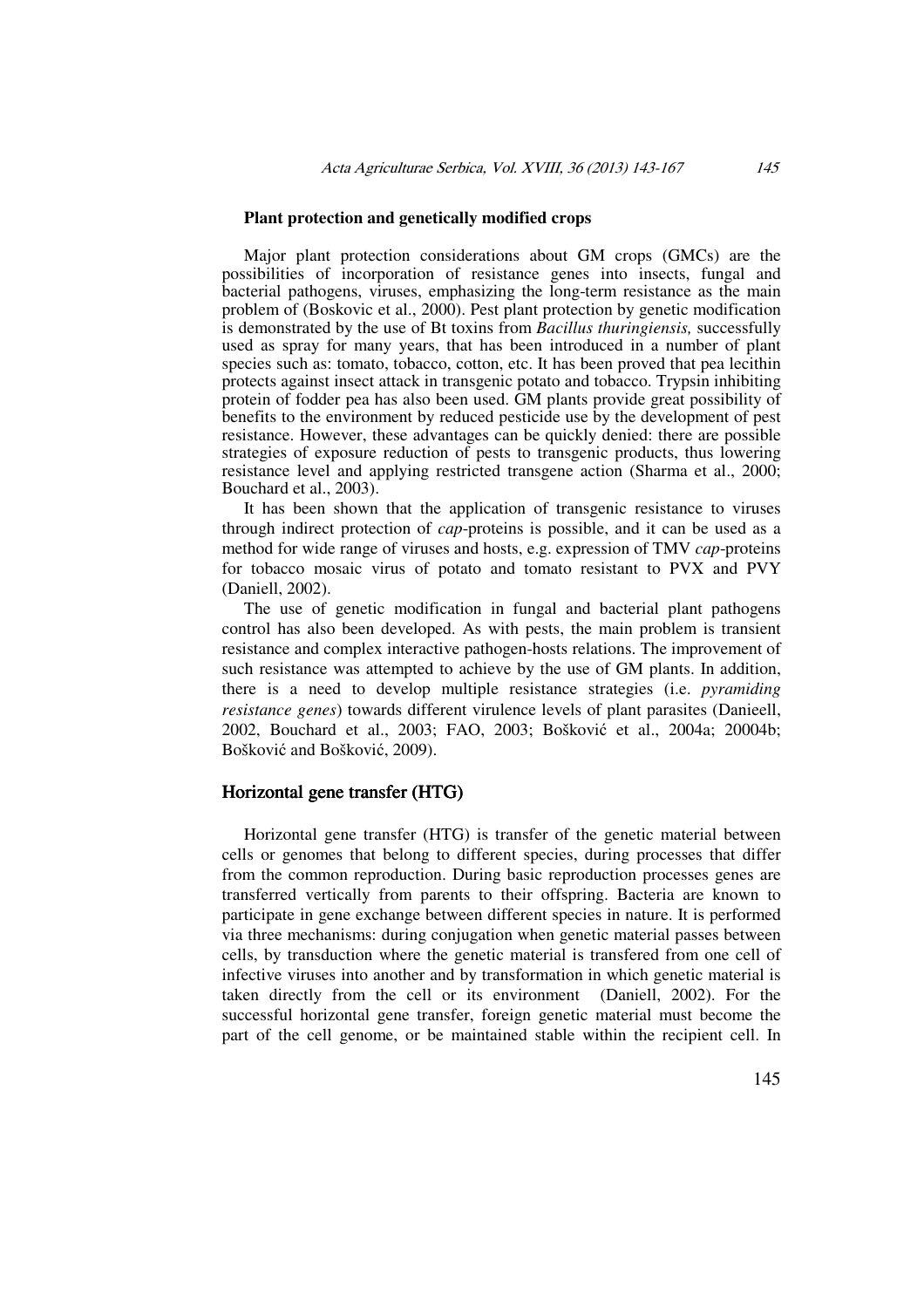certain cases, foreign genetic material that enters the cell, will be removed before it incorporates into the genome, especially if it originates from the different species. Under specific yet not fully clarified ecological conditions, foreign genetic material avoids the removal and incorporates into the genome.

Horizontal gene flow is well known in bacteria, but also in some higher plants and animal. In its base this process comprises whole biosphere, and bacteria and viruses are intermediary in gene flow, gene pool, replication and recombination (Conner *et al*., 2003; Snow *et al*., 2004).

There are many potential pathways for horizontal gene transfer in plants and animals. As there are many viruses that infect plants and animals, transduction is expected to be the most frequent way of transfer. Latest investigations in gene therapy indicate potential high importance of transformation for mammal cells, including humans. Direct transformation is not as significant for plant cells that have protective cell walls. However, soil bacteria that belong to the genus *Agrobacterium* are able to transfer T (tumor) segment of its induced tumor (Ti) plasmid into plant cells in the conjugation process. This Ti-DNK is widely used as resource of gene transfer in plant genetic engineering. Foreign genetic material from insects and arthropods with strong mutagenic reactions can also be built in into plant and animal cells. Additionally, bacterial pathogens that penetrate into plant and animal cells can take over foreign genetic material and carry it over in cells as vectors, probably to any kind of organisms on the planet. The most significant barriers for horizontal gene flow are employed after penetration of the foreign genetic material into the cell.

However, viruses and the other genetic parasites, such as plasmids and transposones, have special genetic signals and probably a structure that enables them to avoid annihilation. The genetic material of viruses is protected by the protein coat. They discard their protein coat when penetrating the cell, thus enabling the creation of numerous copies or pass directly into the cell genome. Plasmids are *free fractions* usually round in shape so that genetic material can finally be maintained in the cell separately from the cell genome. Transposones (*jumping genes*) are blocks of genetic material that have the ability to incorporate into the genome but can survive out of chromosomes, with or without the replication, and are kept within plasmids for further reproduction. Genes of genetic parasites such as viruses, plasmids and transposones have significantly higher ability to be successfully transferred into the cell genome. In such manner they function as vectors for horizontal gene transfer regulated by inner characteristics of the organism, linked to the specific ecological conditions (Dale, 2002; Snow *et al*., 2004).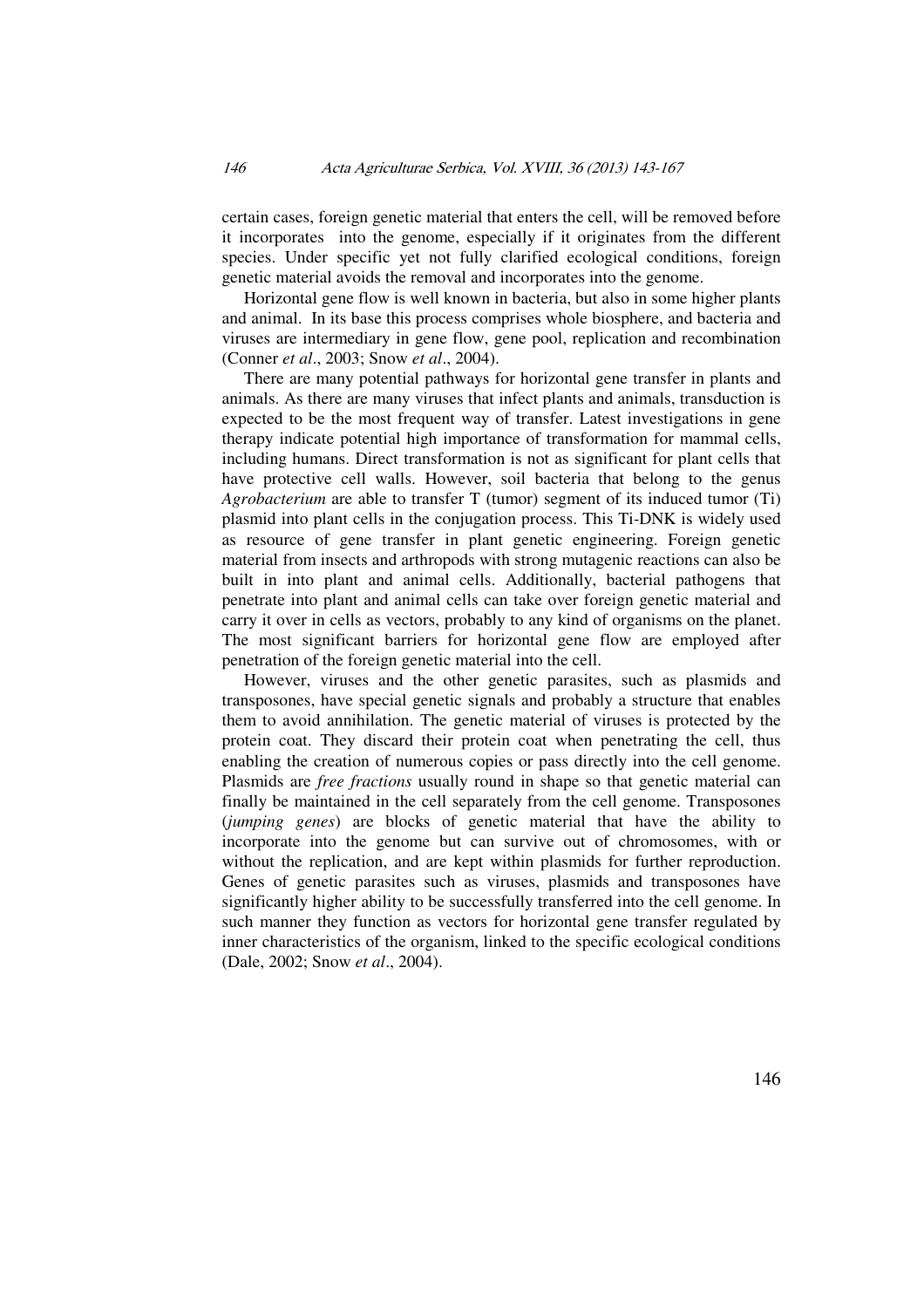### **Evidence of horizontal transgenic DNA transfer**

It is believed that once incorporated transgenic DNA becomes stable. However, there is a body of evidence against this assumption. There are molecular data that prove structural stability of transgenic DNA, with regard to its location, point of penetration into genome and gene arrangement within the following generations. Transgenes can be either stabilized in successive generations or completely lost. Gene for herbicides tolerance incorporated into *Arabidopsis* with a vector, can show up to 30 times stronger vector avoidance behaviour, and it spreads as the identical gene obtained by mutagenesis. The results obtained suggest that horizontal gene transfer can occur via insects visiting plants for pollen and nectar, and that pollen can transfer transgenic DNA into the bee larvae gut (Thompson et al., 2003; Snow et al., 2004).

It has been experimentally confirmed that the secondary horizontal transgene and gene resistance markers to antibiotics transfer in genetically modified plants, soil bacteria and fungi. Transfer to fungi was achieved by simple co-cultivation, while the transfer to bacteria by reisolation of transgene DNA or a whole DNK of a transgenic plant. Successful transfer of kanamycin resistance gene markers to the soil bacteria *Acinetobacter* was achieved by the use of extracted total DNA from homogenized plant leaf of the following transgenic plants: *Solanum tuberozum* (potato), *Nicotiana tabacum* (tobacco), *Beta vulgaris* (sugar beet), *Brasica napus* (canola) and *Lyopersicum esculentum* (tomato). It has been evaluated that about 2500 copies of kanamycin resistance genes are enough for successful transformation of a bacteria, regardless if there exist 6 millions of folded strands) of the present plant DNA.

However, natural conditions in the environment are widely unpredictable and some studies on synergetic effects could not be neglected in this case. Free transgenic DNA would be free in the rhizosphere around plant root, which is a significant critical point in the environment. Some other scientists have found horizontal transfer of kanamycin resistance gene from transgenic DNK to *Acinobacter*, and positive results have been obtained by the use of homogenized 100µ of plant leaf.

Biotechnology industry insists that the existence of horizontal gene flow in laboratory conditions does not mean that it occures in natural environments. However, there is a body of evidence showing that that it can and does occur in nature. Above all, genetic material taken from dead and living cells resists outer conditions, does not dissolve or devastate as it has been previously assumed. This indicates that sand, humus acid parts and plant debris enable infections with more microorganisms in soil. Bacterial transformation in soil via absorbed DNA into sandy clay has been confirmed by various experiments on microorganisms.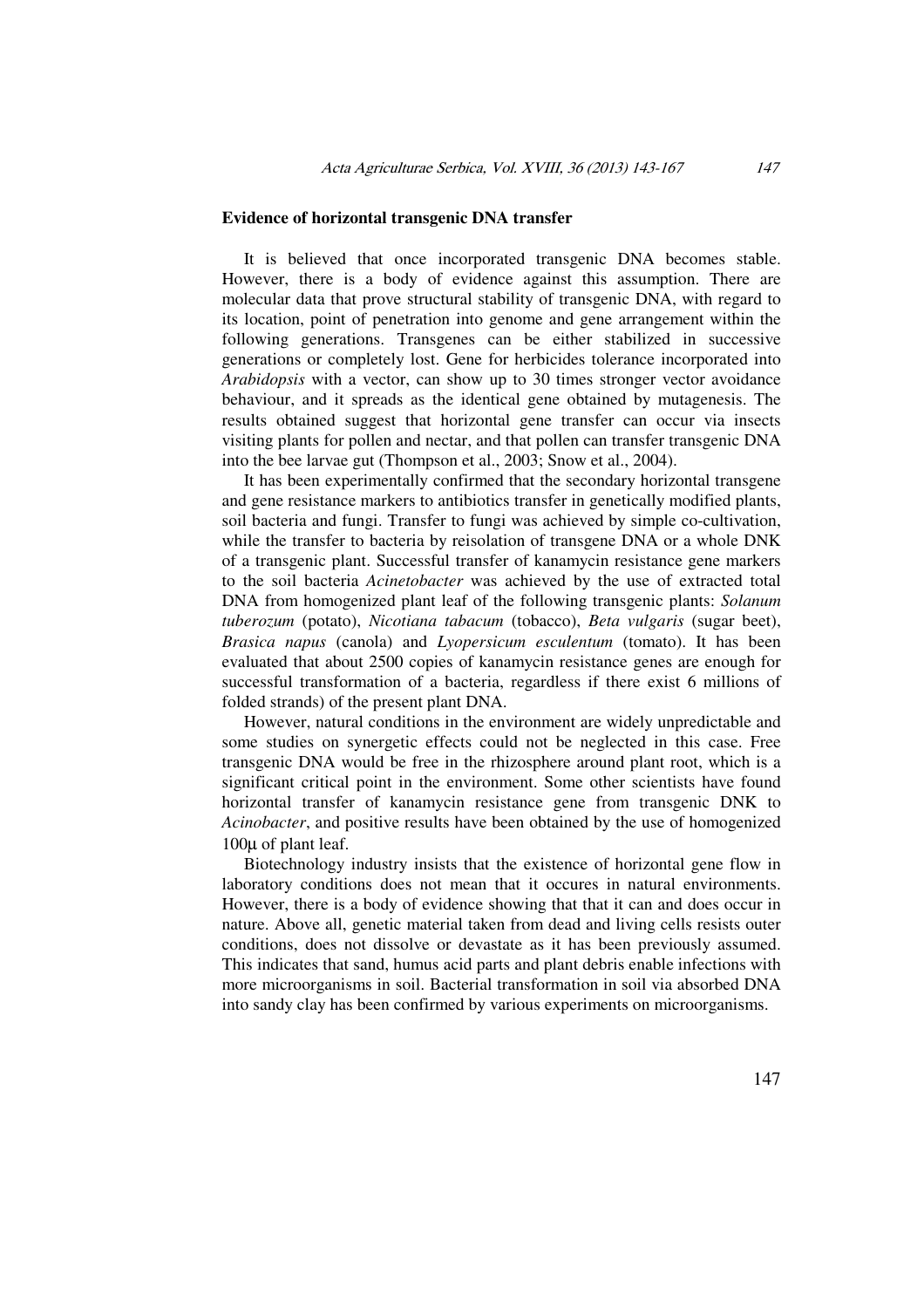### 148 Acta Agriculturae Serbica, Vol. XVIII, 36 (2013) 143-167

In 1993 researchers in Germany have started a series of experiments with the rhyzomania resistant transgenic sugar beat plants (Pidgeon et al., 2001), that contained gene marker for kanamycin resistance, studying the stability of transgenic DNA and horizontal gene flow of transgenic DNA into the soil bacteria. Thus, horizontal gene flow represents leading phenomenon that has occupied significant place in the evolution of species, and it still does. All this suggest that natural horizontal gene flow presents a regulated process, limited by specific obstacles and mechanisms of rejection and inactivation of foreign genetic material. Genetic engineering created great variability of artificial construction for overcoming of barriers between all kinds of organisms and forestalling all genomes (Robinson et al., 2000; Glišin, 2005; Topisirović, 2005).

### **Stress tolerance and plant resistance to herbicides (HRC)**

Great efforts have been directed also toward increase of crop tolerance toward herbicides, and it has been tested worldwide (Kwon et al., 2001). Herbicide tolerance can be achieved through increase of protective mechanism, by reduction of herbicide uptake, by degradation or reduction of susceptibility (Caseley et al., 1991; Bradley et al., 2000., Konstantinović and Bošković, 2001). Herbicide tolerance genes are widely used as markers in transgene plants selection. If genes are of different tolerance to herbicides, developed or incorporated into the identical plant species, they could stipulate creation of weeds with multiple resistance genes (Colbach et al., 2001a; 2001b; Dewar et al., 2000; 2003; Desplanque et al., 2002; Richter, 2002a; 2002b).

Numerous genes for tolerance to various environmental stress were inserted into plants. Greenhouse experiments showed that metallothioneins inserted in tobacco increased cadmium tolerance. Manipulation of genes that affect compatible solutions, such as betaine-aldehyde dehydrogenase, improve tolerance to salinity. The spread of crops tolerant to drought and salinity could increase the range of wild relatives, making them more competitive, with consequential negative effects on ecosystems and agroecosystems (Beringer, 2000; Fagan et al., 2001; Marshall, 2001).

Hybridization of plants resistant to herbicides (HRC) with populations of wild relatives makes these plants complicated for control, especially if they possess resistance to widely used herbicides (Altieri, 2000, FAO, 2003; Firban et al., 2003). Transgene plant resistance to herbicides (Kwon and Kim, 2001; Lutman and Berry, 2003) makes chemical control easier, above all because it includes compounds that are active to very wide spectrum of weed species (Kim, 2001; Kudsk and Streibig, 2003).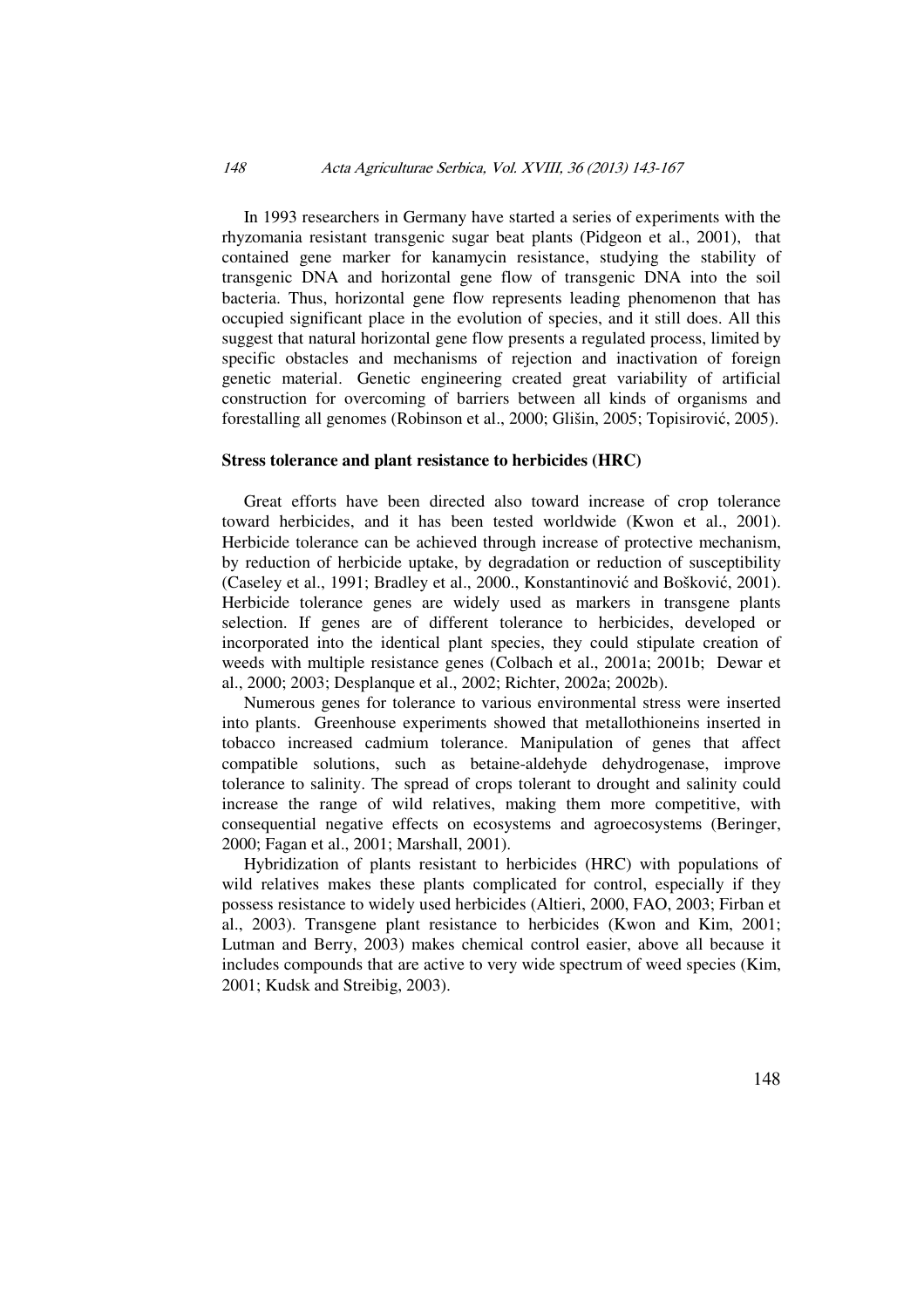### Quality characteristics of GM plants

Transgene diversity is directed towards the improvement of products derived from cultivated plants. The effects of these changes on the whole plants are reflected in their metabolism and are of immediate interest to their commercial application. Some of these plants, especially commercially produced antisense'' tomatoes'' in the United States have been tested in field trials. The simplest change is probably the removal of the natural gene, for example,'' antisense '' tomato polygalacturonase gene.

Other modifications include metabolic pathways changes via introduction of various metabolic enzymes from other species, turning the natural path to a different end product. This can result in manufacturing plant products in different plant species, animal or bacterial products in plants or completely new products (Robinson et al., 2000, FAO, 2003). There are no a priori concerns about these types of GM plants, because the modifications are very different. Metabolism modification in the classical selection sometimes produces unexpected and undesired secondary effects. Unacceptably high levels of tannin were found in brown sorghum seed cultivated for resistance to birds.

Therefore, random change of characteristics, such as the nutrient value of main product or an increase in toxic secondary metabolites, should be carefully considered. It is necessary to collect as many biochemical and other data on transgenic plants, before they are widely accepted, in order to avoid unintended consequences that may become a problem (Gueritaine et al., 2003). Adaptive effects of plants or hybrids with new characteristics, must be studied case by case (Tester, 2001, Conner et al., 2003).

#### **Non-cultivated populations of transgenic plants**

Possibility of transgenic plant introduction will be highly dependent upon their adaptive capability to the new environment. For many crops it is known that they form temporary non-cultivated populations, and these are species such as canola, lucerne, radish, carrot, rye, clover, sugar beet, chicory, beet, cabbage, of which some are native, whereas the others have probably been introduced for cultivation (Marlander et al., 2003). In some cultivated crops, i.e. rye, difference between non-cultivated and natural population is unclear, whereas in case of some other species the colonization is not extensive and there probably has been no harmful influence on non-cultivated plant species. Possibilities of gene flow from trial field with GM plants through pollen will depend upon sexual compatibility between GM crops and their wild relatives, and possibilities for pollination and obtaining of seed (Pretty, 2001).

The occurrence frequency of such gene transfer will be influenced by important spatial isolation between GM crops and suitable recipient that depend upon method of pollination, wind or insects, isolation in time, i.e. flowering season.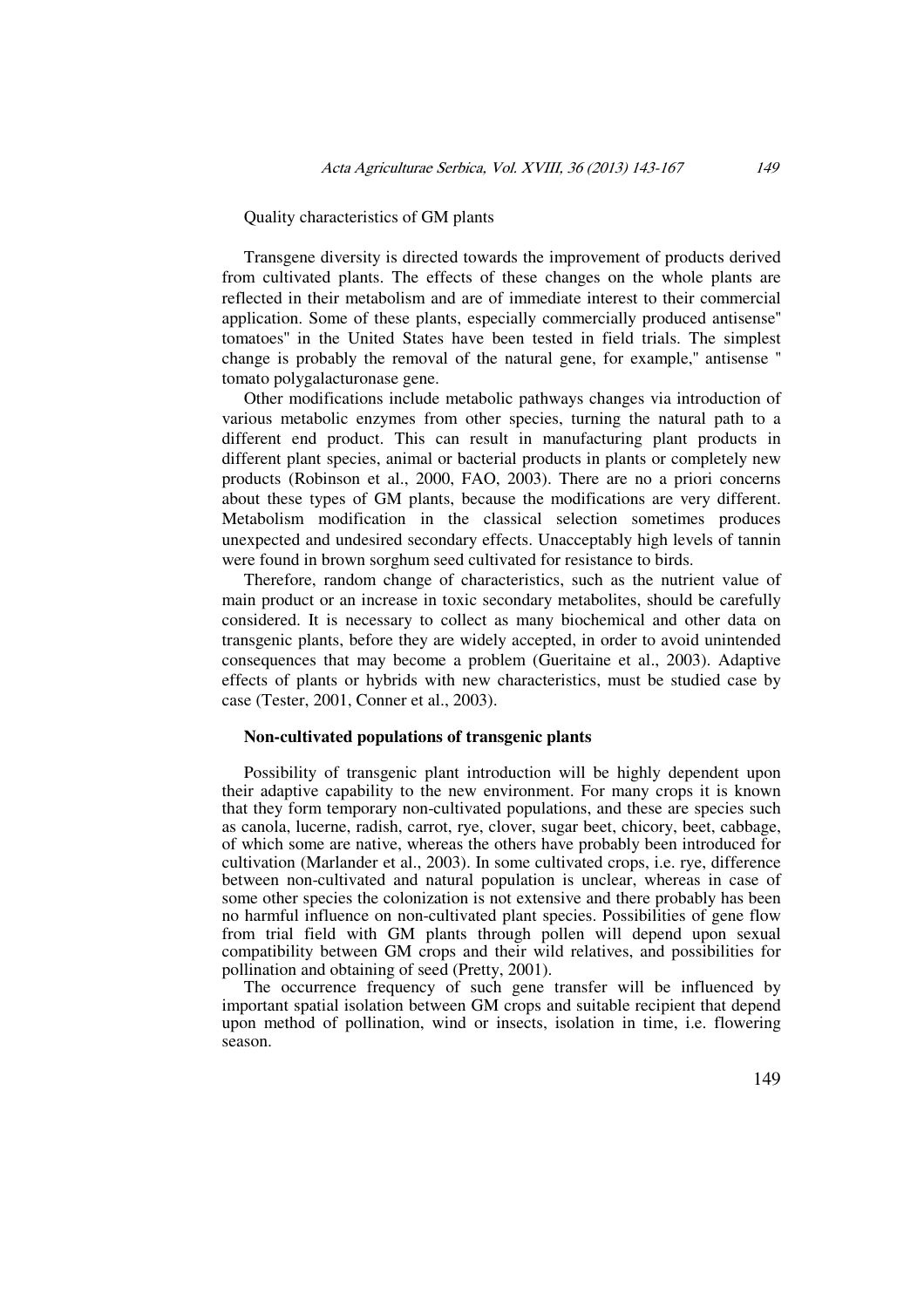The experiments have been carried out in order to determine rates of crosspollination between GM and non-GM potato planted at different spatial distances one from another (Hudson et al., 2001). The results were well harmonized, both showing that transgene movement outside GM trial field has been negligible at distances less than 10 m, and low rates of cross pollination that is usually present in potato have also been in accordance.

In contrast, in canola seed the compatible inbreeding is present, it can produce huge seed quantities, it is pollinated by wind and insects. Pollination at huge distance happen probably due to the insects; air born pollen can be found 30-50 m away of canola plants, but it is reduced with increasing distance (Bartsch et al., 1999). Darmency et al., (1998) have estimated the importance of pollination performed by honeybees in pollen dispersal from transgenic oilseed rape and concluded that although bees can travel up to 1-2 km from their hive, the food is carried from the vicinity of the hive.

Experimental trials on fields that use GM or non-GM plants can provide useful data in regard to necessary isolation distances used to avoid the release of transgene. However, trials on natural populations suggest that the situation could be more complex, and sub-classifications of local populations can strongly influence the transgene incorporation into wild populations (Dale, 2002).

Interpretation of the results has also been complex, and Breeze et al., (1999) emphasize the prevailing importance of the calculation of dose changes in relation to distance from GM experimental filed, over the absolute percentage of GM seeds at given distance from the plot. However, gene flow can depend not only from crops, but also from variety, location and season (Marshall et al., 2003). Experiments on gene flow in populations of wild radish suggest that size of donor and recipient population play significant role in gene flow. In that way would huge pollen sources, such as great spectrum of GM genes introduction have significant influence to small wild population of compatible plants. They also note that there are noticeable variations in evaluations of gene flow, probably due to local-positional and pollinator effect. The other researches have fund similar effects in *Cucurbita* (Moonen and Marshall, 2001) and rice (Song et al., 2002). Further work on gene spreading in populations can be necessary during assessment of the potential transgene dispersal. Such assessments become particularly important in analysing the possibilities of transgene transfer from cultivated crops to related species (Darmency et al., 1998; Rongli et al., 2000).

### **Gene transfer from crops to weeds**

Global group for wheat have identified three crops that have sexually compatible weed relatives for which it is probable that will be subject to gene transfer in agricultural systems.

Breeding via pollination and production of fertile hybrids varies from case to case. Even when chosen characteristics have positive advantage, introgression of new characteristics into existing weed population is still possible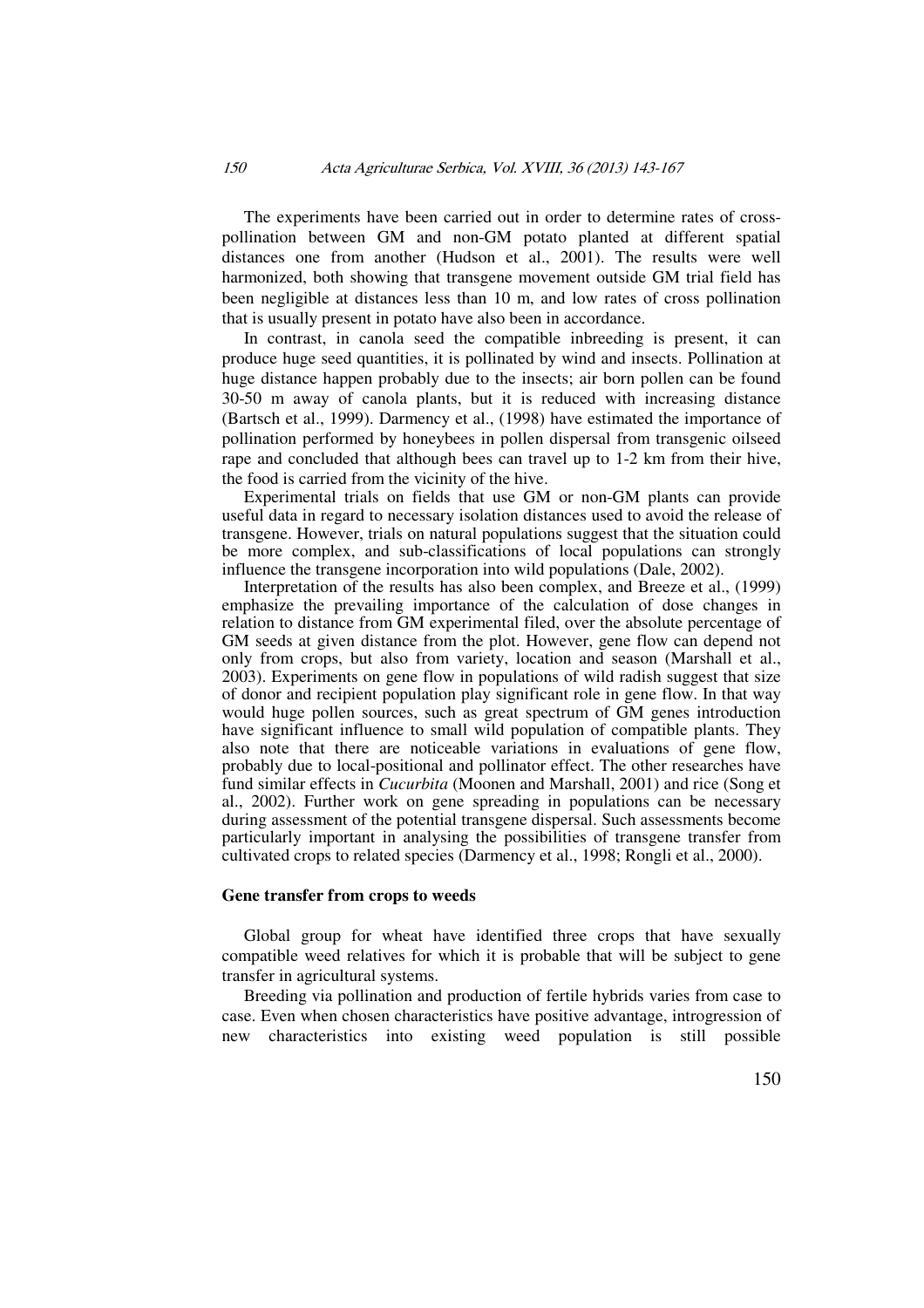(Konstantinović and Bošković Jelena, 2001). Risk of environmental damage than depends upon weed habitat. In weed-crops complexes (Hauser and Ostergård, 1998) analysed in these studies, where the habitats of weed relatives are restricted to agricultural systems, it is not possible that new trait endangers natural ecosystems (Creswell et al., 2002).

### **Role of agricultural weed ecology in accidental hybridization**

Weed ecology and evolutionary biology are of high importance in assessment of perspective of accidental flow of resistant transgene to harmful organisms in population of agricultural weeds (Bradley et al., 2000; Marshall et al., 2003).

Model for accidental transgene flow has three phases that lead to creating widely distributed transgene carrying weed populations. The first phase presents hybridization between weed and transgenic crop. The second phase is the occurrence of introgression and adaptation processes with evolutionary mechanisms that improve inadaptable traits in hybrid products of earlier generation. As a consequence, weeds transfer resistance transgene to harmful organisms (Buckelew et al., 2000) and due to that have high adaptation level for certain agro ecosystems. Finally, process of dispersion and dissemination of these new weeds in nature, together with local adaptation of various conditions is important during transition of sufficiently wide area.

Weed ecology and evolutionary biology are important for understanding the interaction between the three previously described phases. The real scientific data on weed ecology are still lacking. During the few last decades, scientists focus on herbicide weed control. Amongst these prevailing studies, ecological research and especially theoretical description have been neglected (Altieri, 2000; Konstantinović and Bošković, 2001; Conner et al., 2003). Hybridization between transgenic or conventional plant species and sexually compatible relatives occurs in many crops and produces new forms of weeds in obtained populations. In numerous papers this hybridization has detailed description and it can bee expected that transgenes will transfer even over great spatial and significant obstacles of genetic incompabilities (Perry, 2002). In some systems accidental transfer of transgenes by hybridizations seems unavoidable. However, in other cases it is not clear if hybridization is proportionally limiting phase in transfer of transgenes. It is the assumption that hybridization can even be proportionally limiting in some circumstances, i.e. when hybridization occurs over significant obstacles of incompatibility. Aspects of weed ecology that can influence to hybridization levels in these situations include weed cropping systems and effects of spatial and timely distribution of weeds in several phases.

Selection system between weeds in field agro-ecosystems of crops is mixed system of fertilization in which occur inbreeding and cross fertilization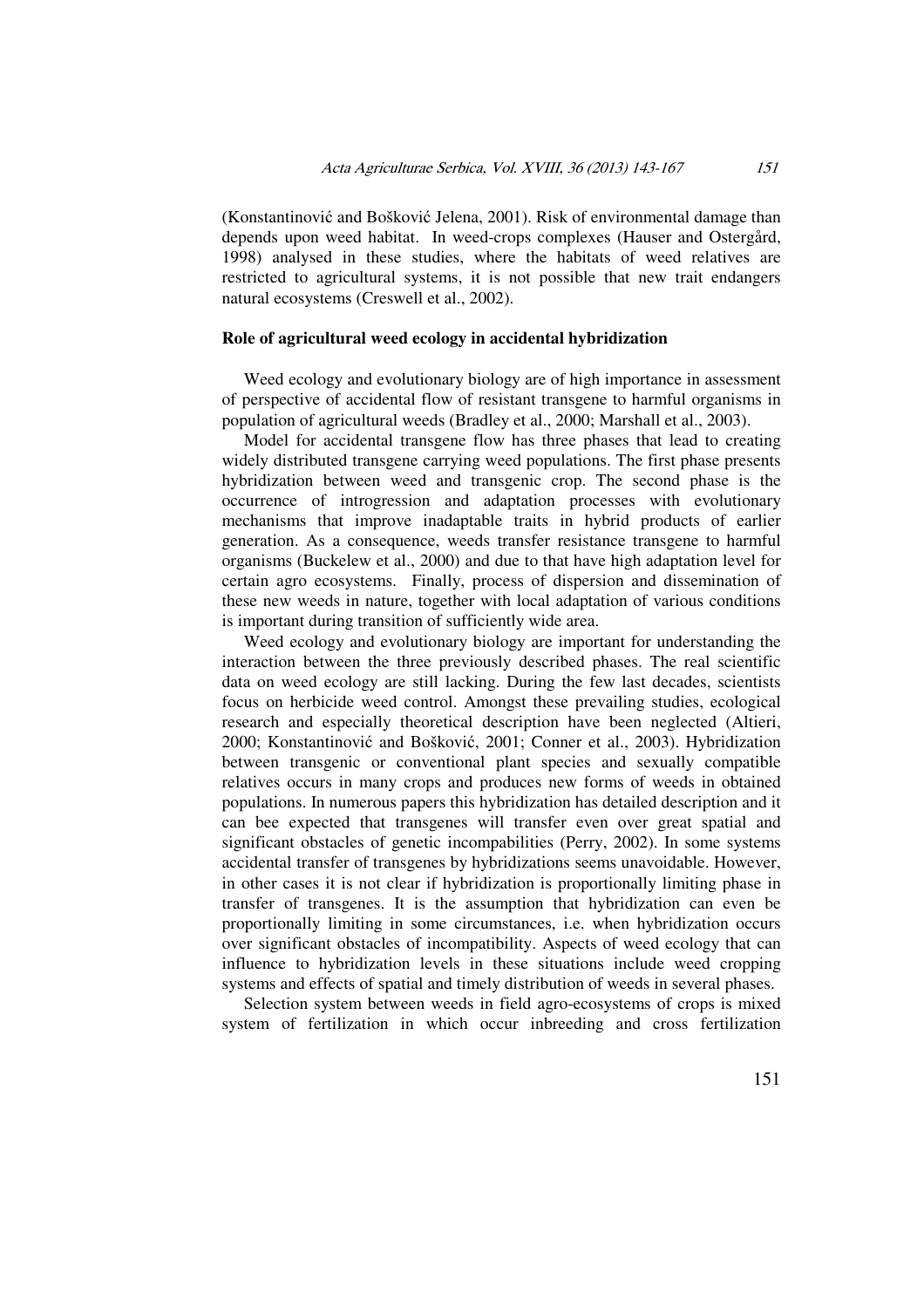(outbreeding), although the other reproductive system have also been known. Therefore, the widely distributed systems of weed selection enable hybridization, but such fertilizations must happen during significant level of inbreeding.

For selection systems and other aspects of genetic systems and reproductive ecology, that influence to the hybridization levels it is known to vary within and between weed populations. For instance, Datura stramonium populations in the Northern Carolina have flowers that open to pollinators and exhibit approximately 10% outbreeding level. Quite the contrary, certain populations are exclusively self pollinating, with flowers that do not open to the pollinators. In some cases this variation refers to adaptation of selection system after great expansion (Cresswell et al., 2002), however attitude of the pollinators can vary in many ways, even geographically. These aspects of reproduction therefore should not be considered as permanent characteristics in the frame of weed species (Pidgeon et al., 2001; Moyes et al., 2002).

Spatial weed distribution can strongly influence hybridization weed-plant species. First, many weeds have uneven distribution in fields, and in some papers it is described that uneven distribution in some species has certain level of temporary stability (Perry et al., 2003). Uneven distribution can be caused by edaphic factors or by persistent effects of high seed production. In the frame of a field, uneven weed distribution can reduce hybridization weed-crop. Occurrence of weeds in plant population of adequate density, with small proportion of single weeds at the ends of these plant populations is limits populations proportionally to hybridization. More homogeneous and uneven distribution can significantly favor to considerably higher levels of cross fertilization. In locally isolated individuals can be present higher quantities of crop pollen due to changes in movement of pollinators as function of local density. Weed density can have contra-effect to the hybridization levels, when plant serves as female parent. In this case, high densities can favor hybridization with advantage of achievement of great local weed pollen densities, and homogenous weed density can reduce plant hybridization. Weed distribution in a wide area around field crops agrosystems also have potential importance in determining the level of weed-crop hybridization. If conditions allow stabilization of weeds in areas that are not under crops in the region, then many small, isolated populations can exist (Pierre et al., 2003).

Weed-crop hybridization can occur at higher levels in these populations than in populations in the field due to a number of reasons. For example, because of the differences in reproduction in many weed species, the flowering can occur over a long period of time during the growing season of a given species. Seed from the commercial crop fields, pollinated by wind or insects, scatter for more than 1 km outside the field. Therefore the crop pollen can be expected to reach the weed populations in outside the agricultural fields within this distance. When considering the population of weeds in a particular environment, the proportion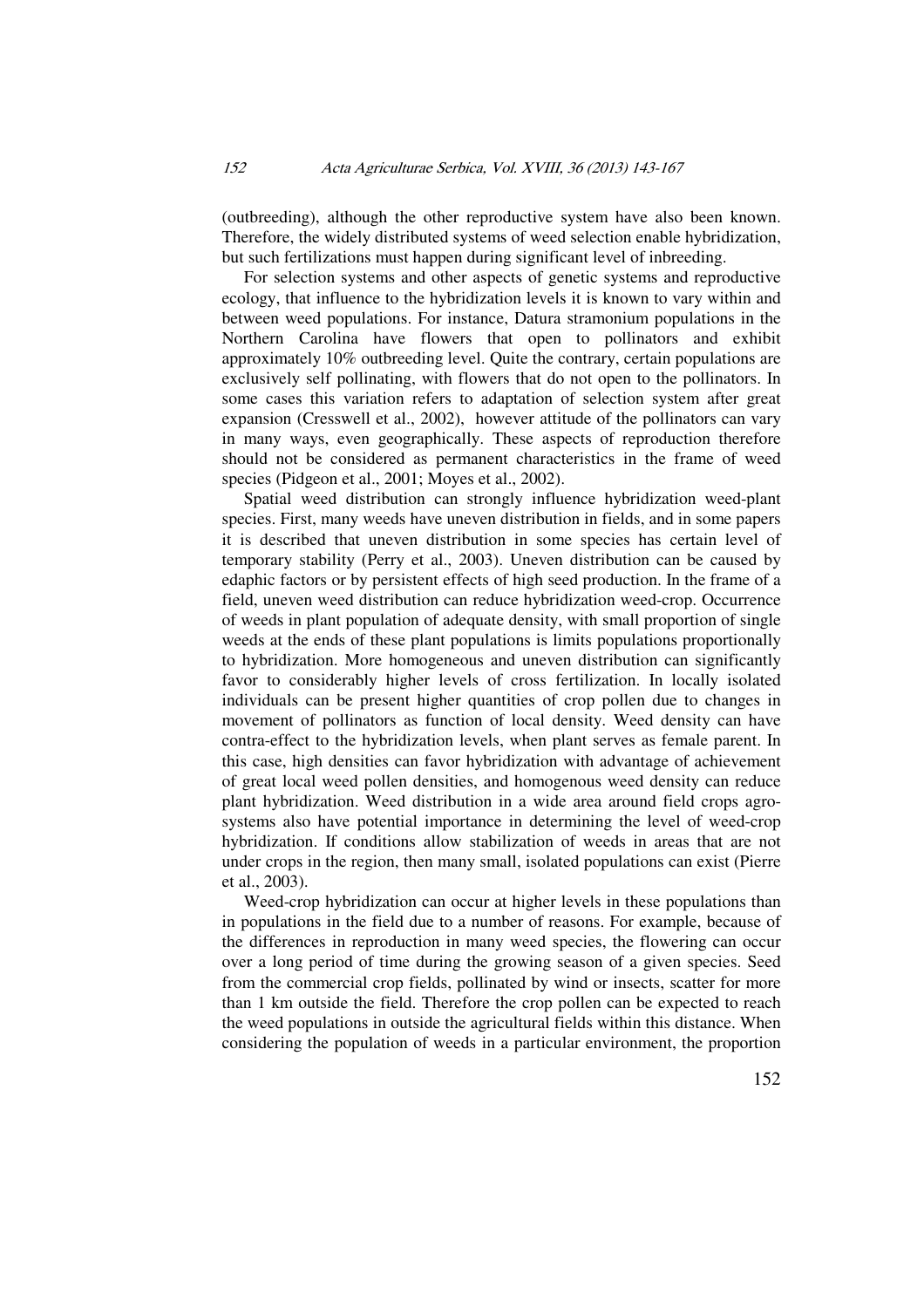of intense flowering and the presence of pollen of cultivated plants, can significantly extend the range of opportunities for hybridization in many weedcrop systems.

Many weeds are highly variable. During certain years weather factors can lead to failure in controlling weeds in the wider region, resulting in high density of weeds in some areas. Weed density varies on a regional basis because of the interaction between the biology of weeds and regionally dependent different ways of weeds distribution and other factors of breeding system. Both forms of variation can result in a significant increase in the absolute number of hybridization cases.

Level of hybridization is affected by the density of weeds, dependent variations in the behavior of pollinators or spatial distribution. For example, increased local presence of the species may enable them to settle border habitats in agricultural areas, which are densely populated, probably increasing the likelihood of hybridization. Therefore, levels of hybridization can vary significantly over the years and a number of weed species (Rongnli et al., 2000, Richter et al., 2002a, 2002b).

### **Transgene introgression and weed adaptation**

The evolutionary process that follows hybridization will certainly be influenced by many ecological weed properties in agrosystems of cultivated plants (Kwon et al., 2001). Nature of these systems seems prevalent only for strongly expressed factors of weed population regulation (Pidgeon et al., 2001), compared with the majority of annual plant populations, which are short-lived and inhabit other types of ecosystems.

This can facilitate transgene introgression even if the hybrides and starting backcrossed generation have low level of adaptive features in comparison to weeds that do not carry transgenes (Fagan et al., 2003; Kim, 2001).

Weed populations are frequently small and sometimes temporary, so the effects of selection, migration and random genetic changes will influence the evolution of introgression. Seed ecology is of primary importance for weed survival therefore the effects of transgenes on other genes in plant species and seed ecology will probably induce strong selective effects in these genes. Introgression of genes that improve adaptation of weeds to these predominant selective factors can significantly increase the average adaptability of weed population. Exchanges between adaptations to different limiting factors that result from introgression of a single gene can also be minimal. The best example is evolution of herbicide resistance in weeds (Kwon and Kim, 2001; Lutman and Berry, 2003; Pierre et al., 2003).

Occurrence of herbicide resistance often significantly increases the average survival and population growth of weed. Herbicide resistant mutation can have high absolute adaptability, despite basic functional damages that are caused by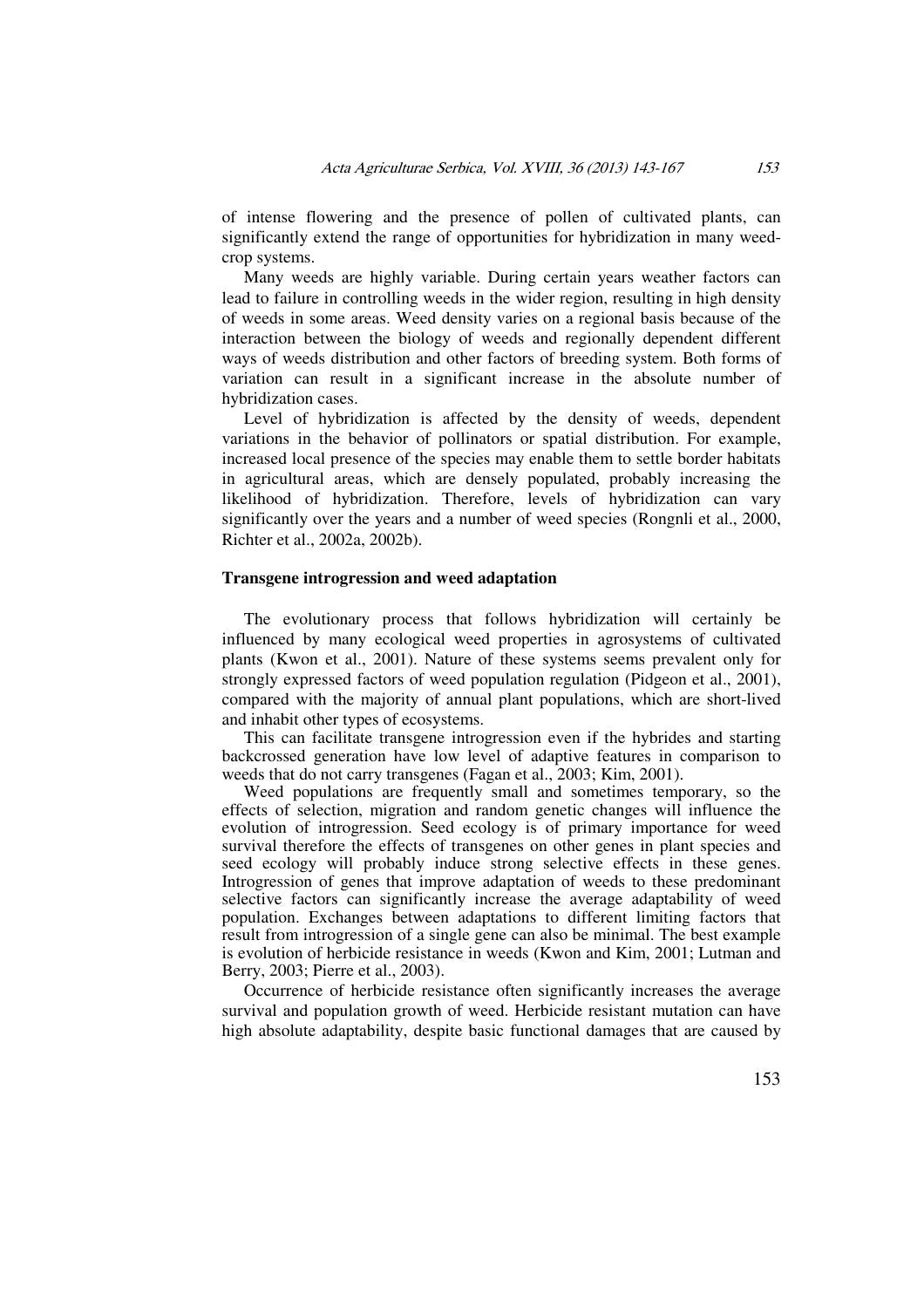pleiotrophic effects of resistance mutations. This shows how selection can favor a mutant that exceeds limiting factors. The other line of evidence rises from multiple examples of increased distribution and density of weeds from field trials over hybridization (Perry et al., 2003). Finally, many cases of the basic increase in distribution and density of certain weeds follow moderate changes in cropping systems, providing the additional proof that many weed communities are regulated with several strong factors (Rognli et al., 2000).

If correct, this assumption suggests that the adaptation of weeds can rely upon randomly transferred transgenes after hybridization and is made easier by biological uniformity of the actual field crop ecosystems. Weeds can demand relatively narrow evolutionary movement, as it is break of linkages toward undesirable characteristics of plant species in accordance with adaptation to wide area (Saeglitz et al., 2000). One criterion for assessment of transgene spread into weed population is that survival rate of the hybrid weed-crop that carries transgene should be higher than the adaptability of non-hybrid weeds. This criterion can be much easier met in temporary ecosystems of field crops than in majority of others. Therefore, transfer of transgenes can be fast process. Even hybrids with very low adaptability and early back-crossings can survive in agrosystems in adequate densities. There is a possibility for introgression and adaptation that make their survival easier. These assumptions can be applied on accidental transgene transfer that influence tolerance to abiotic factors. However, weed populations in wider areas can be restricted by one biotic factor adaptation to which would provide basic survival increase (Streinbrecher, 1996; Snow et al., 2004).

The other characteristics of weed ecology that probably influences to adaptation of the crop-weed hybrid is frequency of occurrence of low efficient population size and high levels of self-fertilization, especially during the colonization process (Colbach et al., 2001a; 2001b). Small population sizes cause random changes in genetic composition. These mechanisms can act at genetic base produced by hybridization, producing a number of genetically differentiated small populations from genetically different back-crossed weed populations.

 This implies that adaptation in weed populations that contain random transgenes probably will be influenced by selection and random genetic change. Presence of both factors enable occurrence of evolutionary processes that do not occur when selection is dominant evolutionary mechanism. Specifically, adaptive effects of transgene combinations, other crop genes and weed genes can be more adaptable in expression with mutual action of random genetic exchanges in regard to the selection that acts alone (Conner et al., 2003). These mechanisms can be especially expressed when weed populations have high levels of weakening and repeated colonization, forming ecological and genetic metapopulations. Although, it is still not clear if weeds in agriculture have metapopulative structure, occurrence of such structures, in combination with small sized population and altering selection pressures create convenient conditions for equilibrium processes. However, effect of these processes can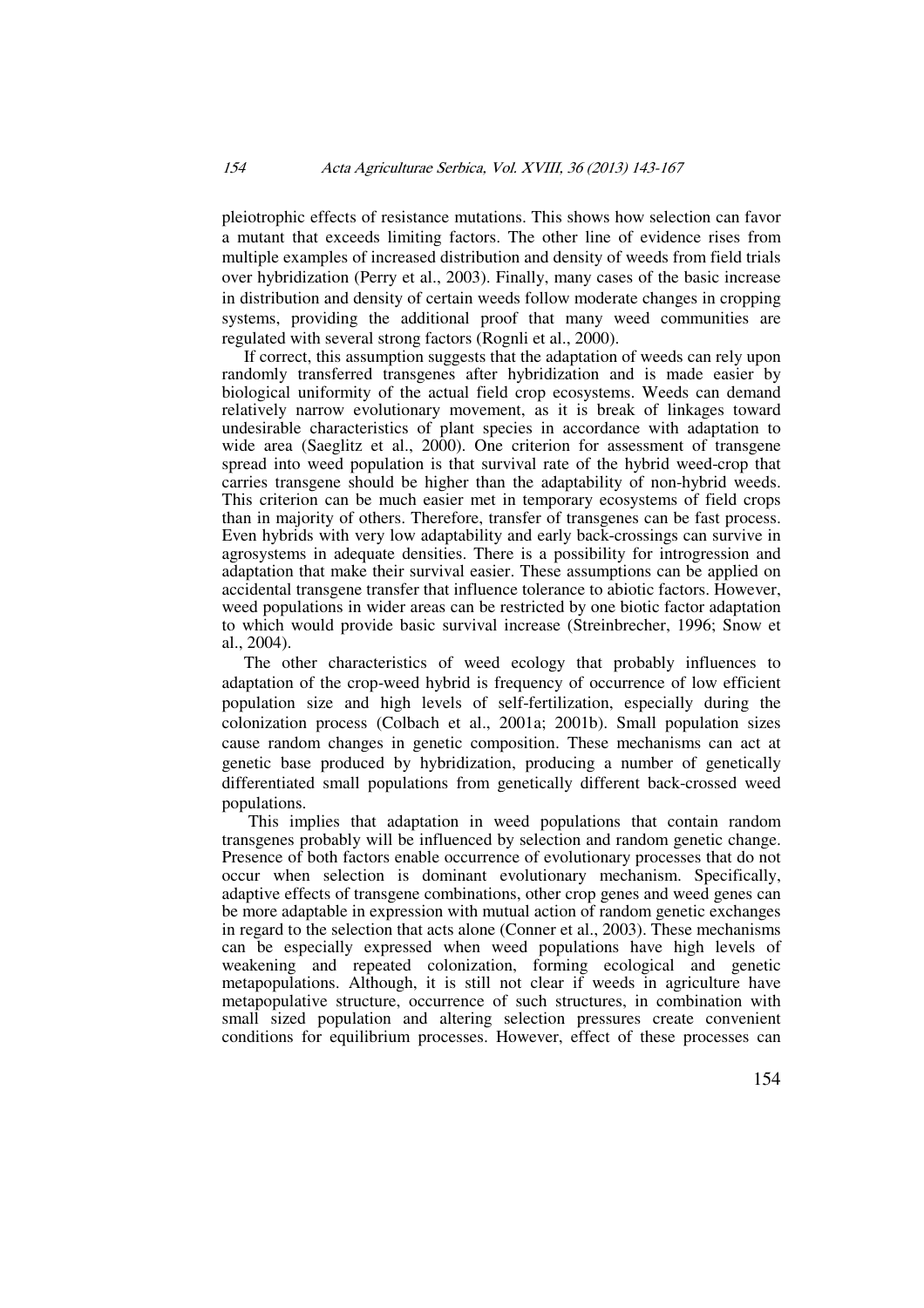itself be unpredictable due to geographic variations in population structure in some weed species due to the cropping system, local adaptation after colonization, time span from colonization and hybridization with related taxonomic categories (Dale, 2002; Marshall and Moonen, 2002).

The final dimension of weed ecology in relation to adaptation after hybridization is the ecology of seeds. Ability to maintain seed stability in the soil, together with effective spreading and the ability of fast and efficient reproduction are the most important features in the spread of weeds in crop field agro-ecosystems (May, 2003). The weed populations dynamics have shown that seed demography (i.e. survival and germination levels) greatly affects growth levels of weed populations. The longevity of weed seeds vary considerably between species. Many agricultural activities affect the demographics of seed amounts in the soil, preventing germination or otherwise increasing the seed extinction levels. These factors include stubble crops, tillage and residue burning, that can affect the seed directly or indirectly, via effects on the animals that feed on seeds and pathogens. Germination and dormancy of weed seeds is important for the survival in any given developmental system (Marshall, 2002).

If the transgenes affect the weed ecology, the caused effects are likely to act as factors dominant for the survival (Sharma et al., 2000) hence leading to weed infestation. Similarly, the unadjusted effects on the ecology of seed may be the primary mechanism by which non-transgenic crops reduce the adaptation after hybridization. There are several other aspects of the ecology of weed seed, which affect the adaptation phase. The first is the well-known effect of dormancy, where the genotypes of plant weeds that grow out of environmental conditions, can again be separated for the storage during adverse conditions periods. Therefore, the seed populations are affected by the genetic variability of weed populations. Also, seed population, as a form of temporary expansion of genotypes allows weeds to be tested over a wider range of conditions what would not be possible otherwise. This effect can significantly increase the possibility that a weed carrying accidentally transposed transgene appears in an environment to which it was adapted. Molecular and biochemical data on homology levels between species of crops and their wild relatives world wide indicate gene introgression from crops into populations of wild relatives (Nakayama and Yamaguchi, 2002), in various plant species including maize, melon, carrot, sugar beet and rice. The possibility of transgene introgression into wild populations, during time within some species and in some geographic areas would be very high. Hybrids between crops and their wild relatives most probably occurr in crops with low adaptation grown in their region of origin. Minimal divergence and maximum exposure from the other relatives should be provided. Level of transgene introgression from crops into wild species is influenced by factors such as overlapping of flowering period with wild species, and capability of hybrid to back-cross with wild relatives within the population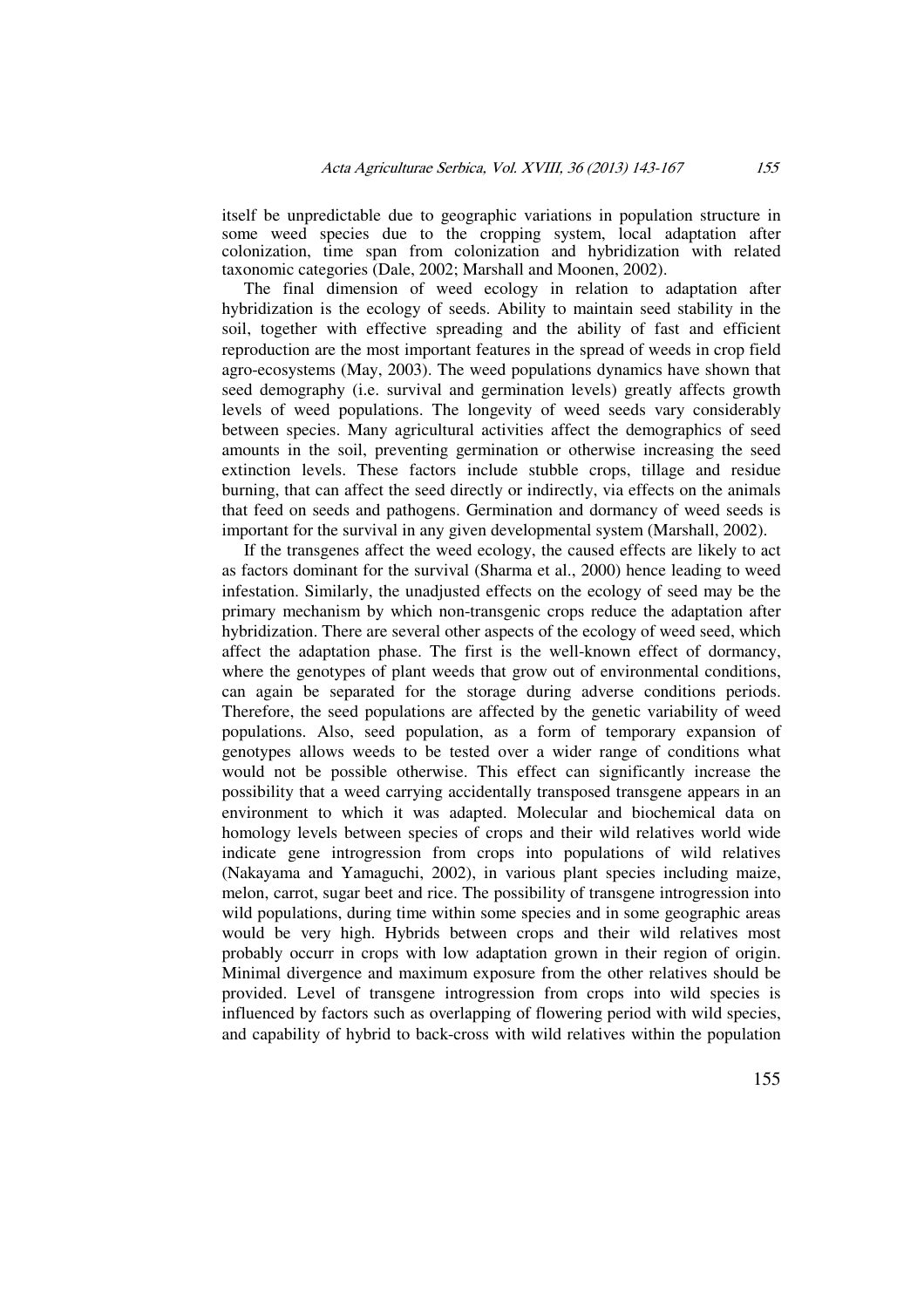(Darmency et al., 1998). This suggests that gene transfer possibility is especially significant in tropic areas, because many important crop species evolutionary originate from these areas.

Isolation distance or incompatible flowering time, can be realized through the use of lines - barriers with different species, guard-lines with the same species and application of genetic engineering causing male sterility (Saeglitz et al., 2000) that might contribute to genetic isolation. Evidence suggests that isolation itself could reduce the degree of introgression due to pollinating insects (Sharma et al., 2000, Bouchard et al., 2003), while the use of barriers or guard plants could be useful for limiting the spread of GM pollen from experimental field. Other proposed methods of genetic isolation include the selection for increased feeding in GM crops or reduced sexual compatibility with wild relatives. The use of suicide genes was also considered, however, such measures involve significant limitations in the application of GM plants.

# **Spatial seed dispersion and weed colonization**

Efficient spatial dispersion of seed is considered a primary feature of weeds (Kudsk and Streibig, 2003) and it is expected that weed ecology influences the fate of the accidentally transferred spread transgenes in a number of ways. On the field scale, simulation modeling indicates that high levels of weed seed dispersal generally greatly increase the population of weeds (Pidgeon et al., 2001). For most weeds in field crops dispersion is determined by the interaction of characteristics of weeds and human activities, such as contaminated seeds of cultivated plants, equipment, water for irrigation and seed transmission. When human activities become the main vectors of the spread of weed seed, those dispersions are difficult to characterize, because of the geographical variations of the processing system. As a result, the maximum spreading distances are not known in most cases.

On a wider scale, many cases of rapid expansion of the sub-continental weed species are known. Weed species were found to become abundant over large areas west USA (Rognli et al., 2000), due to the changes in farming methods that improve their abundance, such as Aegilops cylindrica, sexually compatible weed in wheat. Weeds resistant to herbicides spread over hundreds of kilometers of road shoulders in less than a decade. These observations suggest that weed populations of road shoulders of other non-field habitats may be important for the spatial spread of weeds, recognizing the importance of weed ecology in agricultural areas and the accidental spread of the transgenes (Altieri, 2000; Marshall, 2002). Herbicide resistant crops can be agronomically harmful if the resistant species germinates before the sown plants germinate, or if the herbicide resistant plant occurs as a weed on another field (Tyystjarvi, 2009).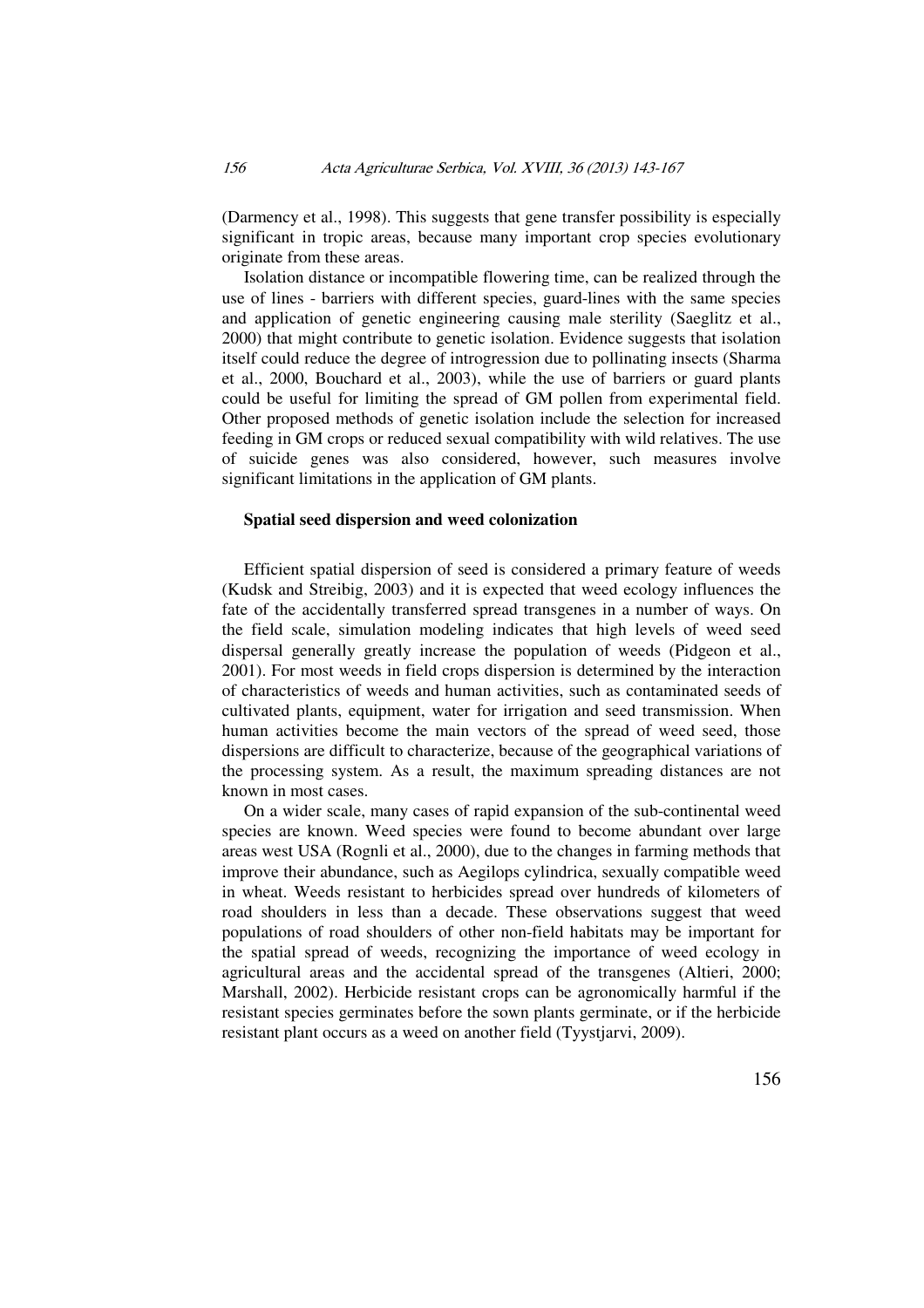Weeds can have significantly higher adaptability over large spatial areas of the transferred transgene. In theory, the resulting spatial homogeneity of a suitable habitat (Perry, 2002; Conner et al., 2003) and the absence of the need for local adaptation accelerates rapid expansion of the colonizing organisms. Therefore, the ecology of weed spread and population regulation in agroecosystems and agricultural areas seems to enable large and rapid expansion of the adapted weeds.

The weed properties that affect their spreading (e.g. seed size, shape, similarity to crop seeds, etc.) should be considered adaptive characteristics that are probably the result of a strong selection. The effects of crop genes and ecological expansion can adversely affect the adaptation of hybrids. The weed spread may have an evolutionary role. In small basic population it can cause adaptive process, which does not occur in large populations. In the increasing balancing process, the spread of weeds has an important role in evolution, moving into small populations in other areas and affecting changes in other populations.

The weed ecology in cultivation systems can facilitate the random transgene transition, allowing the survival of weed-crop hybrids that are not adjusted, compared to wild-type weeds, in a series of adaptability components. This probably happens when the hybrids and next generation back cross, carrying the appropriate transgene adaptive value. Ecology of seed, the expansion of some basic characteristics responsible for the weed adaptability and the level of population growth are not widely accepted parameters. Effects arising from transgenic and other crop genes will greatly influence the adaptation of weedcrop hybrids and back cross generations. Most of the main weed species show intensive spatial and temporal variations in reproduction, ecology and seed spread on several scales. This variation has both genetic and environmental causes (FAO, 2003; Snow et al., 2004). The populations of agricultural weeds are widespread in agricultural regions, including many populations that appear out of farmland. Specific ecology of these populations may affect all phases of the random transgene transfer (Dewar et al., 2003).

### **The influence of GM plants on biodiversity**

One of the limitations for the introduction of GM plants into the environment is the concern about adverse efects of those plants on biodiversity, including the possibility of its devastation. Fear of loss of biodiversity (Anon, 1994) is an important basis for opposition to genetic modification and GM plants by several influential environmental protection research groups from around the world.

Influence of GM plants on biodiversity is complex and complicated problem. Scientific studies and discussions have been directed towards the understanding whether GM crops have an impact on biodiversity and defining their qualitative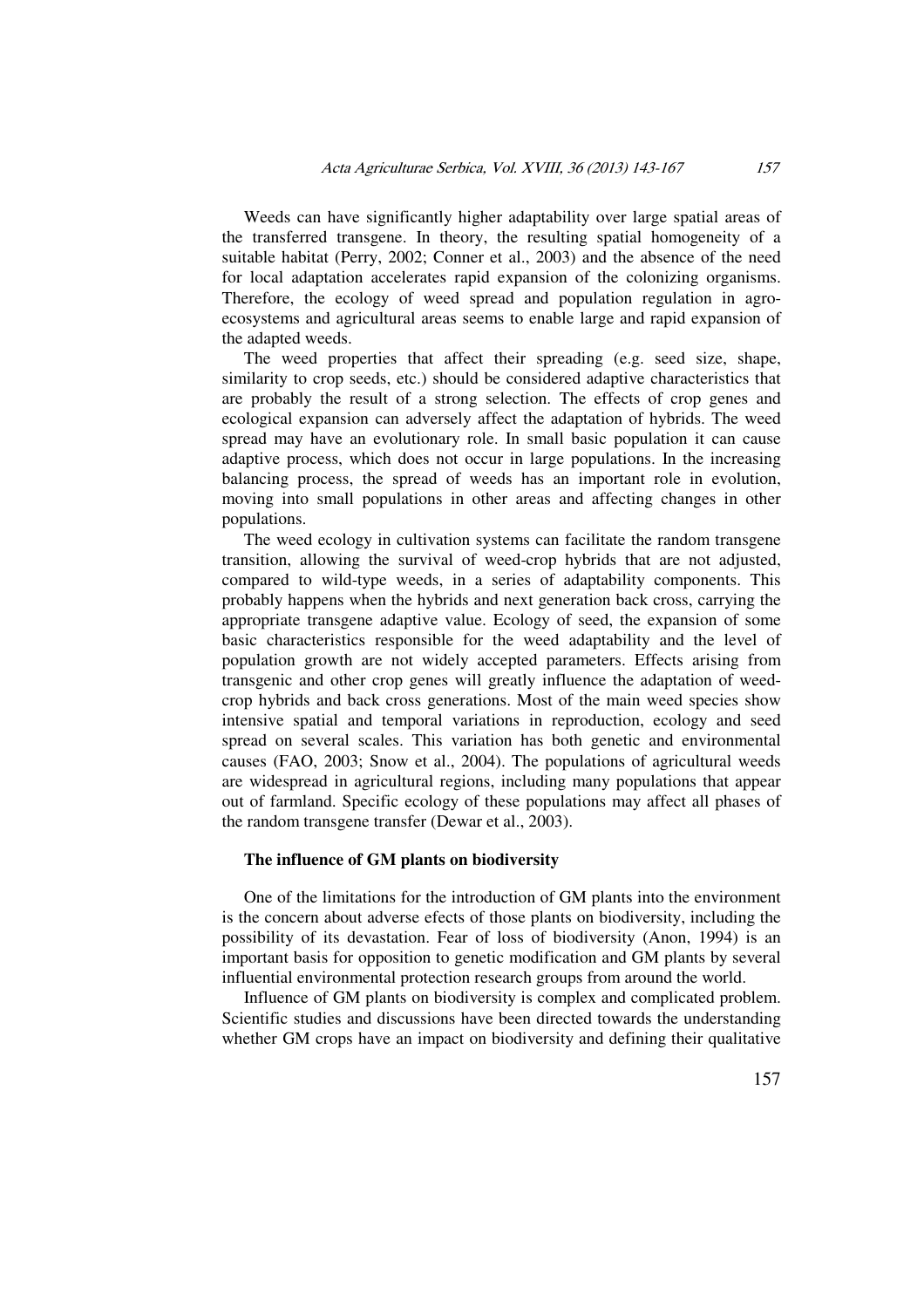### 158 Acta Agriculturae Serbica, Vol. XVIII, 36 (2013) 143-167

and quantitative differences from commercial crops. Biodiversity and agriculture are strongly interrelated since biodiversity is crucial for agriculture, while agriculture can contribute to sustainable use of biodiversity (De Jaramillo, 2009). Biodiversity is very important for the survival and maintenance of global planetary conditions, providing the aesthetic, scientific, cultural and other values. The general value of the world's biodiversity is estimated to the amount of about 33 trillion \$ per year (Costanza et al., 1997; Boskovic et al., 2012a). Regarding multidimensional complexity of biodiversity concept and taking into account significance of technological development of GM plants, further studies that will clarify this interdependence are needed. In broader sense they will rely upon social, economical and political context of genetic modification application that will determine the risks or potential advantages of GM plants to biodiversity.

### **Transgenes**

The genetic modification itself does not substantially change anything, but the adaptability of GM plants will depend on the transgene effects and the impact of a particular stage in the transgene development. For example, the length of the vitality of seeds and seedlings stabilization can be especially important modification of oil crops seed. Both may be more important for the stabilization of annual plants, in relation to the characteristics that affect the survival of adult plants or fertility. The effects of transgenes within natural populations of ecologically important plants, which may have greater effect on the species that carry the transgene were also examined (Song et al., 2002; Boskovic et al., b). If transgenes were giving selective advantage to a wild type, it might become dominant, which would result in a reduction in the natural variation (Steinbrecher, 1996).

Certain characteristics of transgenic genetic modification may present an advantage in some environments, e.g., tolerance to salinity, drought, cold and pest resistance. A wide variety of existing genes for transgenes transfer (Watkinson et al., 2000) and the changes feasible by molecular techniques, make this technology fundamentally different from traditional methods of selection.

#### **Monitoring**

Ecological monitoring of GM crops in complex ecosystems is needed even after commercialization. This complexity varies from year to year and indicates indirect biotic effects. As laboratory and field experiments can not sufficiently repeat all interactions that occur in one ecosystem, the only way for evaluation of the full level of ecological effects of GM plants is monitoring in natural ecosystems. Some of these effects can not be predicted in advance, so ecological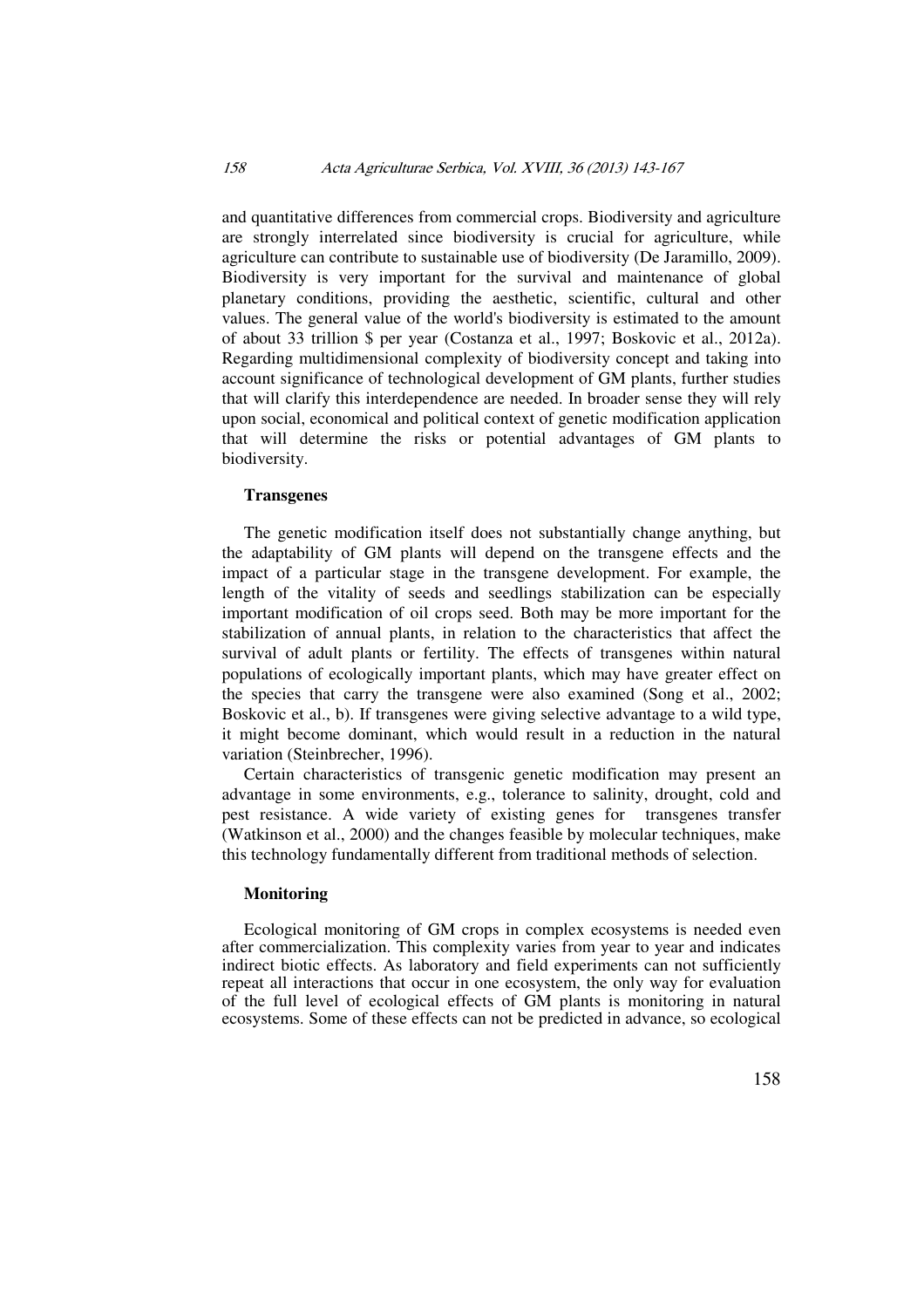monitoring will be needed to reveal and differentiate existing ecological influences (Altieri, 2000; Dale, 2002, Bošković and Isajev, 2007).

Environmental monitoring is very expensive, so the information obtained should be used within the clear system of the adaptive management. Such management includes repeated cycles of firmly set rules within specially designed programs, the use, evaluation and estimation of the monitoring as a whole (Tester, 2001; Snow et al., 2004).

A more significant problem in GM plants monitoring is the lack of adaptive management systems specifically developed for this application. To control the evolution of resistance to pathogens and pests, the frequency of resistance should be monitored in the field, with the additional research in order to set standards for monitoring and determining appropriate management that can clarify the problem (Boskovic et al., 2010b). Monitoring of new GM plants will need to be evaluated by the diverse group of scientists and scientific disciplines including agriculture, forestry, ecology of wetlands, entomology, pathology, etc. In the future scientists and technological advances will continue to expand opportunities for artificial design and construction of plant organisms. Genomics and bioinformatics will facilitate identification of commercially important genes that can potentially be transmitted between species. Environmentalists will more significantly contribute to the wider debate on the public contribution for the prevention of risks of those innovations.

### **Conclusion**

Biotechnology alongside the introduction of genetically modified (GM) crops is constantly providing new opportunities for increasing crop productivity and tackling problems in agriculture, such as diseases, pests and weeds, abiotic stress and nutritional limitations of stopple food crops. Crops possessing new traits enabling the use in pharmaceutical production are also being generated. As GM crops are being introduced into various locations with different ecosystems, agriculture, biodiversity and agriculture practice, a scientifically based understanding of the environmental effects of GM crops cultivation would assist decision markers worldwide in ensuring environmental safety and sustainability. The main important environmental assessment of GM crops deals with their putative invasiveness, vertical and/or horizontal gene flow, effects on biodiversity and the impact on other products. These investigations are all highly interdisciplinary and complex. This paper deals with some of the most important problems related to entering GM crops into the environment, such as plant protection, ecological effects of HRCs, gene flow, biodiversity, stress, ecological risks of Bt crops, effects on soil ecosystems etc. There is a clear need to further assess the severity, magnitude and scope of risks associated with the massive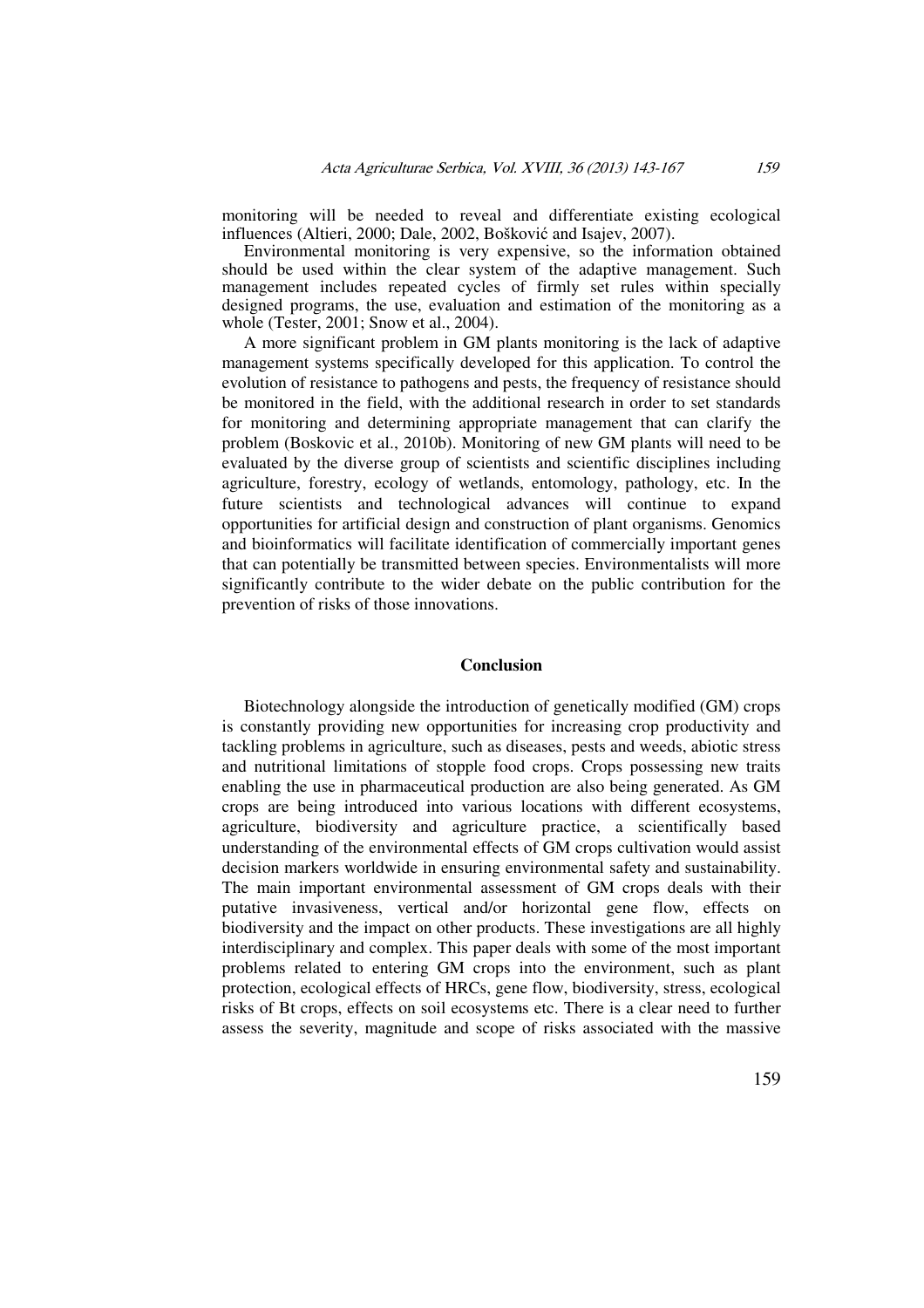field deployment of transgenic crops. When assessing GMC inter-relation with the existing cultivars, an increased knowledge base underpinning the development of GMC will provide greater confidence in plant science while assessing the risks and benefits of releasing such crops.

### **Acknowledgements**

The research was financed by the Ministry of Science and Technology of the Republic of Serbia under project TR 31031.

#### **References**

- Altieri, M.A. 2000. The ecological impacts of transgenic crops on agroecosystem healt. *Ecosystem Healt*, **6**:13-23.
- An on 1994. Biodiversity. *The UK Action Plan. HMSO*, London, 187.
- Bartsch, D., Lehnen, M., Clegg, J., Pohl-Orf, M., Schuphan, I., Ellstrand, N.C. 1999. Impact of gene flow from cultivated beet on genetic diversity of wild sea beet populations. *Mol Ecol,* **8**: 1733-1741.
- B e ringer, J.E. 2000. Releasing genetically modified organisms: will any harm outweigh any advantage? *Appl Ecology*, **37**: 207-214.
- Bošković J., Bošković, M., Jerković, Z., Pešić, V., Mićanović,  $\check{Z}$ . 2000. Resistance to cereal pathogens by the application of genetic engineering. Eco-conference Safe food 2000, Novi Sad, 27-30. september, 265-271.
- Bošković J., Bošković, M., Hojka, Z., Simić, J., Mićanovic Ž. 2004a. Genetically modified plants and enviroment. International Conference on Sustainable Agriculture and European Integration Processes. September 19-24, 2004. Novi Sad, Serbia and Montenegro. Programme& Abstracts, 56.
- Bošković J., Prijić Ž., Bošković, M. 2004b. Ehe application of genetic engineering in plant pathogenes resistance. Abstract book, III Congress of Serbian genetics, Subotica, 30. november - 4. december, 6.
- Bošković Z. J., Isajev V. 2007. Genetics. Megatrend University Belgrade. ISBN 978-86-7747-254-2. CIP 575(075.8). COBISS. SR-ID 137961484. p. 551. (Hard cover, A4 format, 1 elektronic optical disc (CD ROM).
- Bošković J., Bošković M. 2009. Durable resistance to *Puccinia triticina* by accumulation of resistance genes. *Genetika,* **3(41):** 353-378
- Bošković J, Vasilije I., Prijić Ž., Zečević V., Hojka Z., Dozet G. **2010a.** Assessing ecological risks and benefits of genetically modified crops. *Journal of Agricultural Sciences*, **1(55):** 89-101.
- Boskovic J., Zecevic V., Milenkovic S., Dozet G. 2010b. International survey approach for *Puccinia triticina* of wheat. "Agriculture and Countryside in the Squeeze of Climate Change and Recession" IX. Oszkár Wellmann International Scientific Conference Hódmezővásárhely, 22nd April 2010. *Review on Agriculture*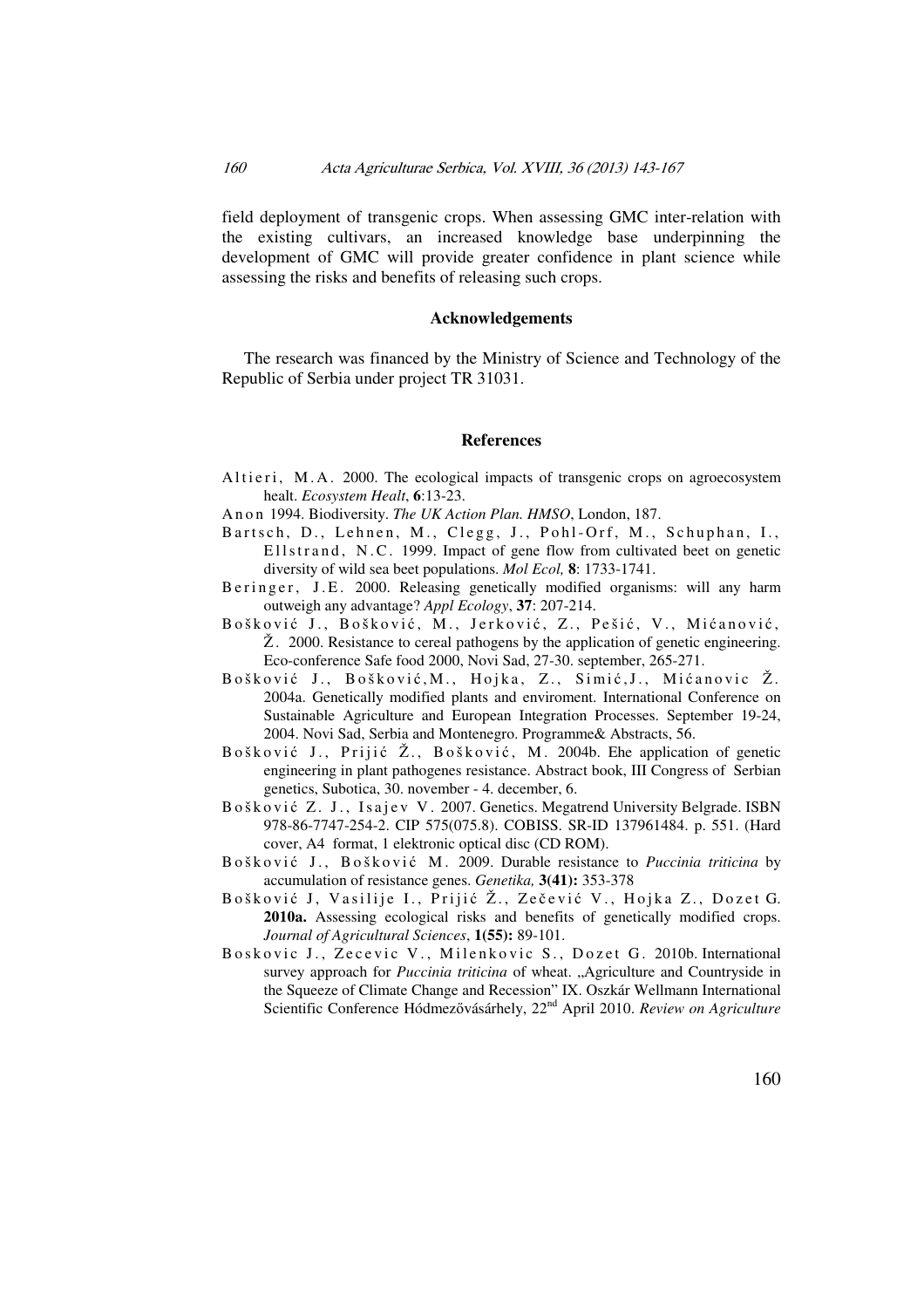*and Rural Development Scientific Journal of University of Szeged, Faculty of Agriculture,* **1 (5):** 53-59.

- Bošković J., Zečević V., Prijić Ž., Vukašinović D. 2011. Ecological monitoring of genetically modified organisms. 9<sup>th</sup> International Scientific Conference. Serbia Facing The Globalization and Sustainable Development. Pocceedings. Belgrade, November 25<sup>th</sup>, 253-262
- Boskovic, J. Zecevic V., T., Galonja Coghill., Milenkovic S., Hojka Z., Konyves T., Dozet G. 2012a. The importance of plant genetics resources in agroecosystem. Review on Agriculture and Rural Development, "SCIENCE FOR RURAL AREAS", XI Wellmann international scientific conference. 10th may, 2012 Hódmezővásárhely. Conference CD supplement, 302-308.
- Bošković J., Zečević V., Galonja Coghill T., Hojaka Z., Dozet G., Ružičić L., Vukašinović D., Matković M. 2012b. The influence of agricultural biotechnology on the quality of the environment. 2  $<sup>nd</sup>$ </sup> International Sympozijum on Natural Resources Mangement, 421-429.
- Bošković M., Browder L. E., Bošković J., Jerković Z. 2000. International survey approach for *Pucccinia recondita tritici* of wheat using multilocation testing. *Acta Phytopathologica et Entomologica Hungarica* **35 (1-4):** 351-358.
- Bouchard E., Michaud D., Cloutier C. 2003. Molecular interactions between an insect predator and its herbivore prey on transgenic potato expressing a cysteine proteinase inhibitor from rice. *Mol Ecol,* **12:** 2429-2437.
- Bradley P.R., Johnson W.G., Hart S.E., Buesinger M.L., Massey R . E . 2000. Economics of weed management in glufosinate-resistant corn (*Zea mays* L.). *Weed Technology*: **14,** 495-501.
- Breeze V.G., Marshall E.J.P., Hart A., Vickery J.A., Crocker J., Walters K., Packer J., Kendall D., Fowbert J., Hodkinson D. 1999. Assessing pesticide risks to non-target terrestrial plants. A desk study. Commission PN0923. MAFF Pesticides Safety Directorate.
- Buckelew L.D., Pedigo L.P., Mero H.M., Owen M.D.K., Tylka G.L. 2000. Effects of weed management systems on canopy insects in herbicideresistant soybeans. *Journal of Economic Entomology,* **93,** 1437-1443.
- Caseley J.C., Cussans G.W., Atkin R.K., eds. 1991. Herbicide resistance in Weeds and Crops. Butterworth-Heinemann, 145.
- Colbach N., Clermont-Dauphin C., Meynard, J.M. 2001a. GeneSys: a model of the influence of cropping system on gene escape from herbicide tolerant rapeseed crops to rape volunteers I. Temporal evolution of a population of rapeseed volunteers in a field. *Agriculture, Ecosystems & Environment,* **83:** 235- 253.
- Colbach N., Clermont-Dauphin C., Meynard J.M. 2001b. GeneSys: a model of the influence of cropping system on gene escape from herbicide tolerant rapeseed crops to rape volunteers II. Genetic exchanges among volunteers and cropped populations in a small region. *Agriculture, Ecosystems & Environment,* **83:** 255-270.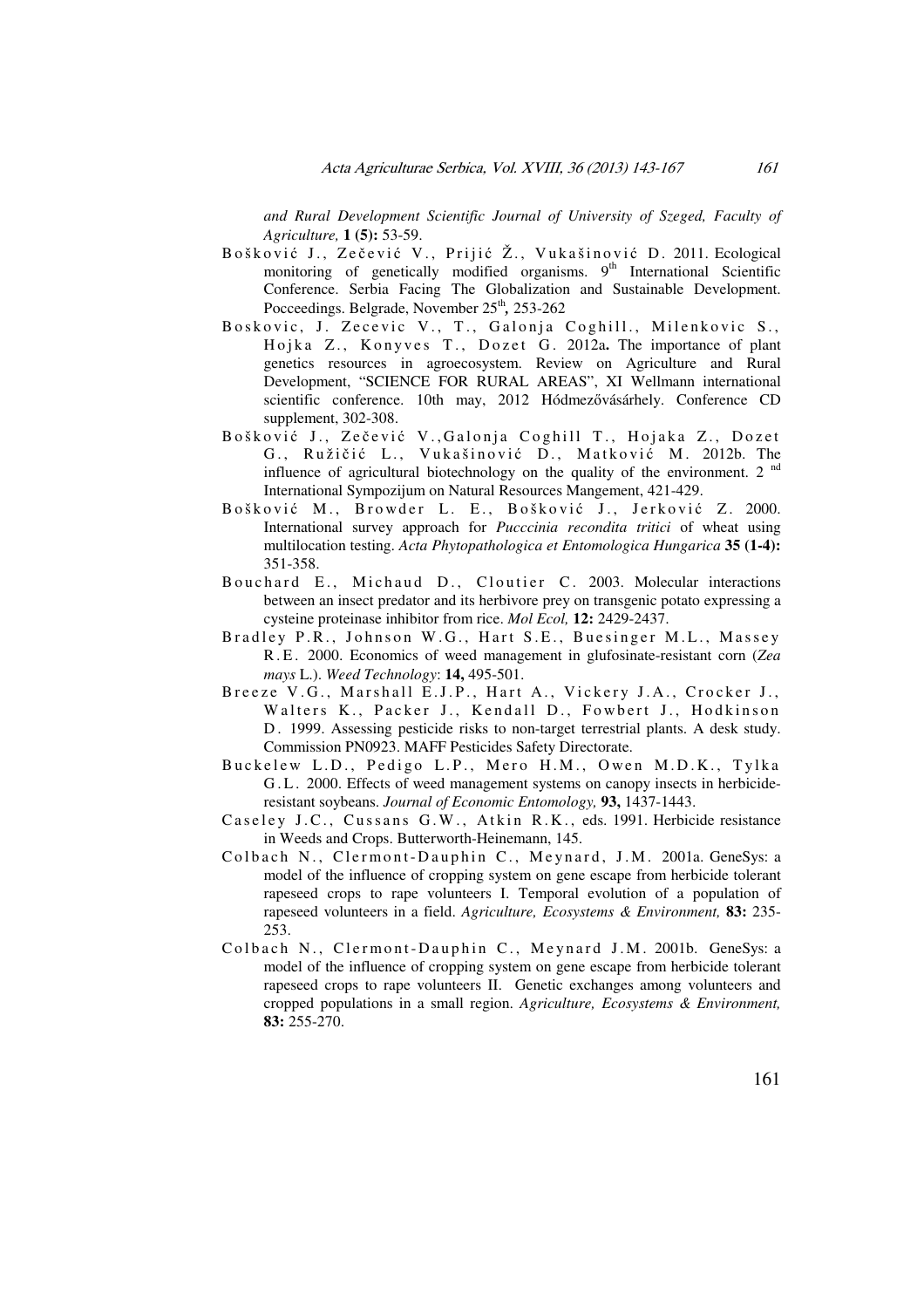- Conner A.J., Glare T.R., Nap J.-P. 2003. The release of genetically modified crops into the environment. Part II. Overview of ecological risk assessment*. Plant J*, **33**: 19-46.
- Costanza R., De Arge De Groot R. 1997. The value of the world's ecosystem services and natural capital. *Nature.* **387:** 253-260.
- Cresswell J.E., Osborne J.L., Bell S.A. 2002. A model of pollinatormediated gene flow between plant populations with numerical solutions for bumblebees pollinating oilseed rape. *Oikos,* **98:** 375-384.
- Dale P.J. 2002. The environmental impact of genetically modified (GM) crops: a review. *Journal of Agricultural Science,* **138:** 245-248.
- Daniell H. 2002. Molecular strategies for gene containment in transgenic crops. *Nature Biotechnology* **20**: 581-586.
- Darmency H., Lefol E., Fleury A. 1998. Spontaneous hybridizations between oilseed rape and wild radish. *Mol Ecol.* **7:** 1467-1473.
- De Jaramillo E.H. 2009. Ecological aspects of biosafety. In: Biosafety of Genetically Modified Organisms: Basic concepts, methods and issues. Chowdhury MKA, Hoque MI and Sonnino A (Eds.). 51-105.
- Desplanque B., Hautekeete N., Van Dijk H. 2002. Transgenic weed beets: possible, probable, avoidable? *Journal of Applied Ecology,* **39:** 561-571.
- Dewar A.M., Haylock L.A., Bean K.M., May M.J. 2000. Delayed control of weeds in glyphosate-tolerant sugar beet and the consequences on aphid infestation and yield. *Pest Management Science,* **56:** 345-350.
- Dewar A.M., May M.J., Woiwod I.P., Haylock L.A., Champion G.T., Garner B.H., Sands R.J.N., Qi A., Pidgeon J.D. 2003. A novel approach to the use of genetically modified herbicide tolerant crops for environmental benefit. Proceedings of the Royal Society: Biological Sciences, **270**: 335-340.
- Dun we ll J.M. 1998. Novel food products from genetically modified crop plants: methods and future prospects. Int J Food Sci Tech, **33:** 205-213.
- Fagan J., Schoel B., Haegert A., Moore J., Beeby J. 2001. Performance assessment under field conditions of a rapid immunological test for transgenic soybeans. *Int. J. Food Sci Tech,* **36:** 357-367.
- F A O 2003. Expert Consultation of Enviromental Effects of Geneticlly Modified Crops, 16-18 June 2003, Rome, Italy.
- Firbank L.G., Heard M.S., Woiwod I.P., Hawes C., Haughton A.J., Champion G.T., Scott R.J., Hill M.O., Dewar A.M., Squire G.R., May M.J., Brooks D.R., Bohan D.A., Daniels R.E., Osborne J.L., Roy D.B., Black H.I.J., Rothery P., Perry J.N. 2003. An introduction to the Farm-Scale Evaluations of genetically modified herbicide-tolerant crops. *J. Appl Ecology,* **40:** 2-16.
- Glišin V. 2005. Genetics modified organizms. *Journal of Scientific Agriculture Research*, **237(66):** 7-19.
- Gueritaine G., Bazot S., Darmency H. 2003. Emergence and growth of hybrids between Brassica napus and Raphanus raphanistrum. *New Phytol,* **158:** 561-567.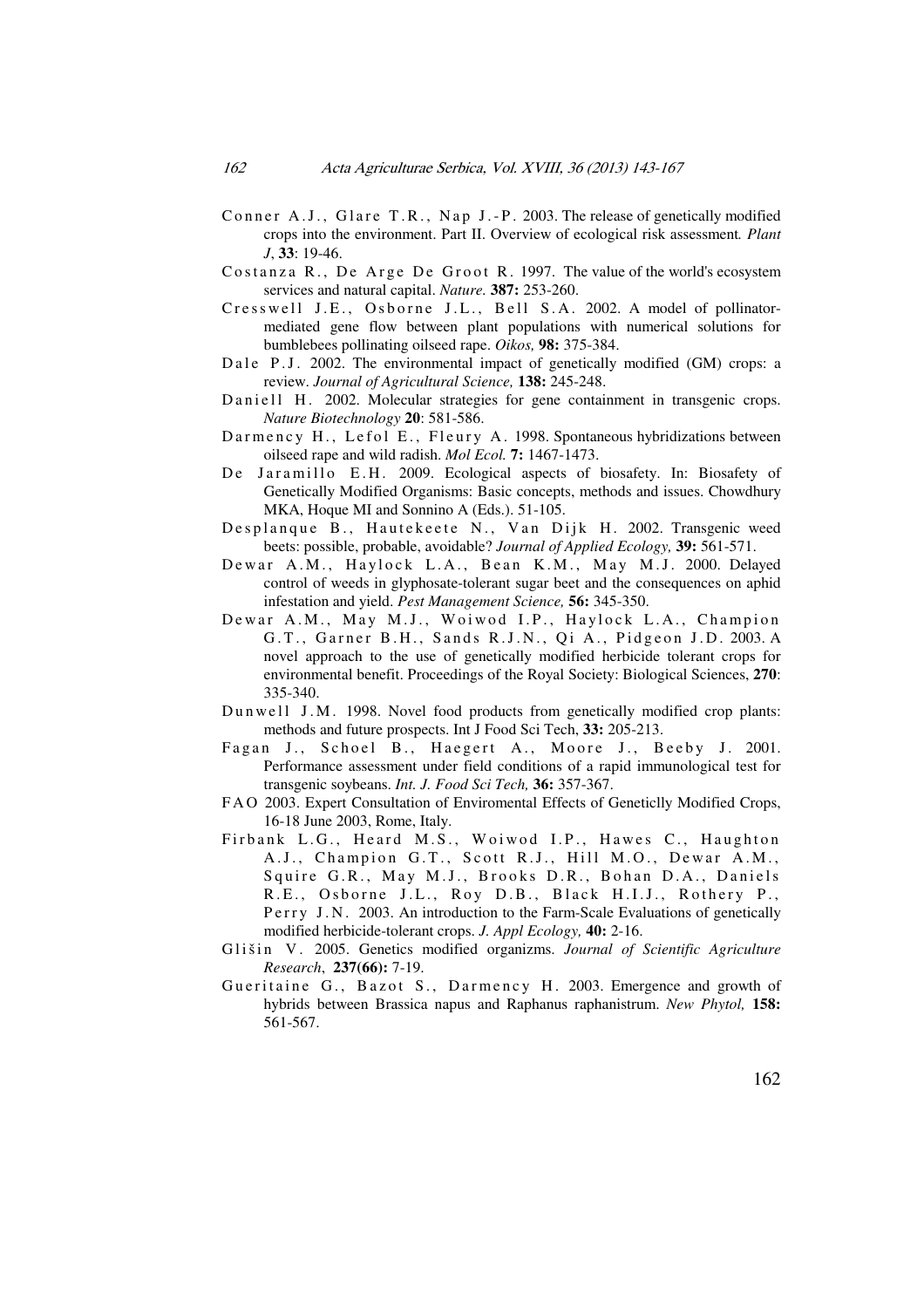- Hauser J., Ostergård 1998. Fitness of backcross and F2 hybrids between weedy *Brassica rapa* and oilseed rape (*B. napus*). *Heredity,* **81:** 436-443.
- Hudson L.C., Chamberlain D., Stewart C.N. 2001. GFP-tagged pollen to monitor pollen flow of transgenic plants. *Mol Ecol Notes,* **1:** 321-324.
- Konstantinović B, Bošković J. 2001. Biotechnology in plant protection. Publicher: Faculty of Agriculture Novi Sad Serbia & Stylos. Hardcover, 362.
- K im K.U. 2001. Trends and expectations for research and technology in the Asia-Pacific region. *Weed Biol Manage,* **1:** 20-24.
- Kudsk P., Streibig J.C. 2003. Herbicides a two-edged sword. Weed Res, 43: 90-102.
- Kuiper H.A., Kleter G.A., Noteborn H.P.J.M., Kok E.J. 2001. Assessment of the food safety issues related to genetically modified foods. *Plant J,* **27:** 503-528.
- K w on Y.W. Kim D.S. 2001. Herbicide-resistant genetically-modified crop: its risks with an emphasis on gene flow. *Weed Biol Manage,* **1:** 42-52.
- Kwon Y.W., Kim D.S., Yim K.O. 2001. Herbicide-resistant genetically modified crop: assessment and management of gene flow. *Weed Biol Manage,* **1:** 96-107.
- Lutman P.J.W. Berry K. 2003. Herbicide-tolerant crops good or bad for Europe? *Outlook on Agriculture,* **32:** 91-95.
- Marlander B., Hoffmann C., Koch H.J., Ladewig E., Merkes R., Petersen J., Stockfisch N. 2003. Environmental Situation and Yield Performance of the Sugar Beet Crop in Germany: Heading for Sustainable Development. *J. Agron Crop Sci,* **189:** 201-226.
- Marshall E.J.P. 2001. Biodiversity, herbicides and non-target plants. In Pesticide Behaviour in Soils and Water. BCPC Monograph, **78:** 419-426.
- M arshall E.J.P. 2002. Introducing field margin ecology in Europe. Agriculture Ecosystems and Environment, **89:** 1-4.
- Marshall E.J.P., Brown V.K., Boatman N.D., Lutman P.J.W., Squire G.R., Ward, L.K. 2003. The role of weeds in supporting biological diversity within crop fields. *Weed Res,* **43:** 77-89.
- Marshall E.J.P. Moonen A.C. 2002. Field margins in northern Europe: their functions and interactions with agriculture. *Agriculture Ecosystems & Environment,* **89:** 5-21.
- May M.J. 2003. Economic consequences for UK farmers of growing GM herbicide tolerant sugar beet. *Annals of Applied Biology,* **142:** 41-48.
- Moonen A.C. Marshall E.J.P. 2001. The influence of sown margin strips, management and boundary structure on herbaceous field margin vegetation in two neighbouring farms in southern England. Agriculture, *Ecosystems & Environment,* **86:** 187-202.
- Moyes C.L., Lilley J.M., Casais C.A., Cole S.G., Haeger P.D., Dale P.J. 2002. Barriers to gene flow from oilseed rape (Brassica napus) into populations of Sinapis arvensis. *Mol Ecol,* **11:** 103-112.
- Nakayama Y. Yamaguchi H. 2002. Natural hybridization in wild soybean (*Glycine max* ssp. *soja*) by pollen flow from cultivated soybean (*Glycine max* ssp. *max*) in a designed population. *Weed Biol Manage,* **2:** 25-30.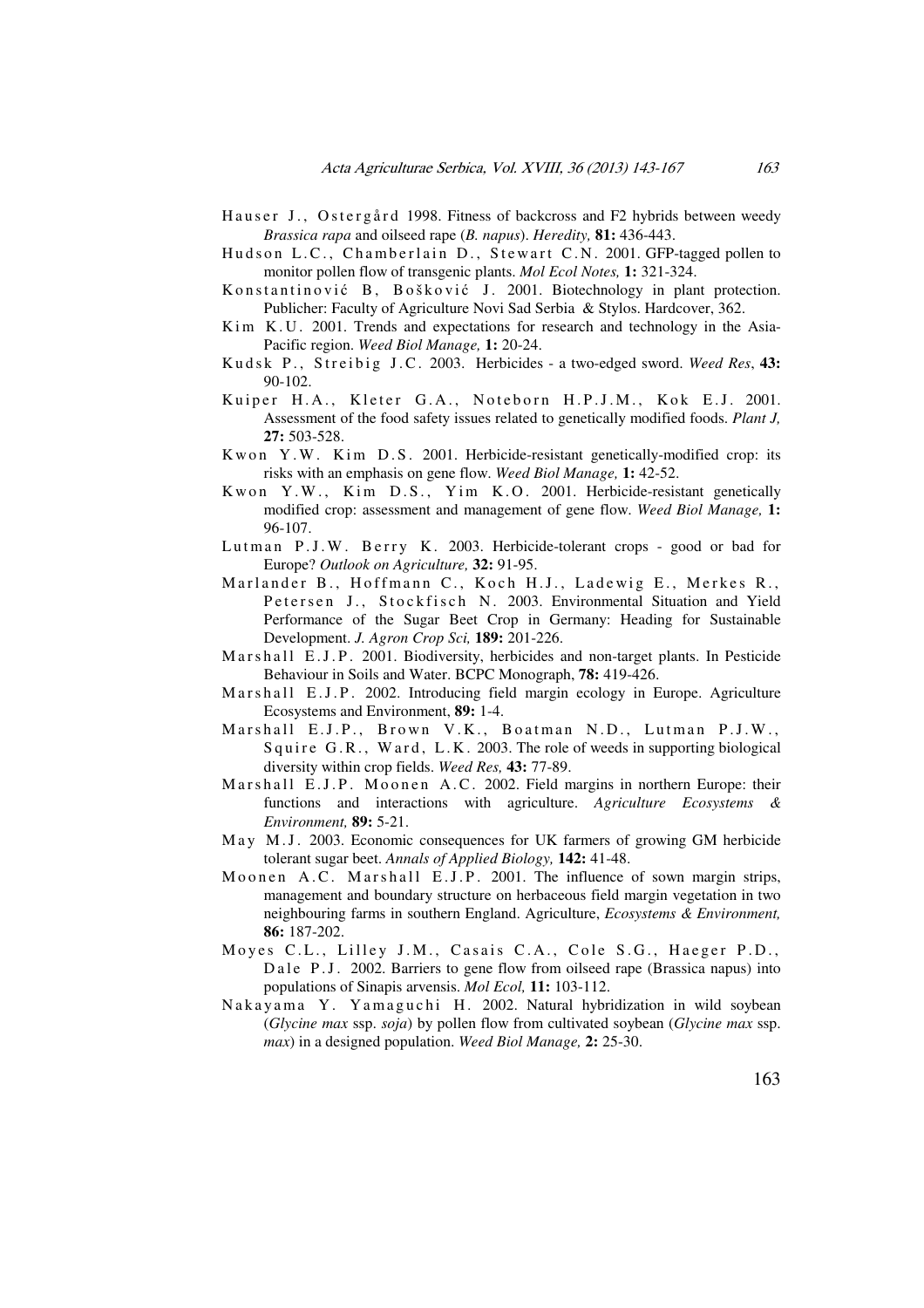- Nishiura H., Imai H., Nakao H., Tsukino H., Kuroda Y., Katoh T. 2002. Genetically modified crops: consumer attitudes and trends in plant research in Japan. *Food Serv Technol,* **2:** 183-189.
- Perry J.N. 2002. Sensitive dependencies and separation distances for genetically modified herbicide-tolerant crops. Proceedings of the Royal Society: *Biological Sciences,* **269:** 1173-1176.
- Perry J.N., Rothery P., Clark S.J., Heard M.S., Hawes C. 2003. Design, analysis and statistical power of the Farm-Scale Evaluations of genetically modified herbicide-tolerant crops. *J Appl Ecology,* **40:** 17-31.
- Pidgeon J.D., M., D.A., J., M.M. 2001. Weed management for agricultural and environmental benefit in GMHT sugar beet. In Brighton Crop Protection Conference Weeds, 373-382.
- Pierre J., Marsault D., Genecque E., Renard M., Champolivier J., Pham-Delegue, M.H. 2003. Effects of herbicide-tolerant transgenic oilseed rape genotypes on honey bees and other pollinating insects under field condtions. *Entomol Exp Appl.* **108:** 159–168.
- Pretty J. 2001. The rapid emergence of genetic modification in world agriculture: contested risks and benefits. *Environmental Conservation,* **28:** 248-262.
- Reddy K.N. 2001. Glyphosate-resistant soybean as a weed management tool: Opportunities and challenges. *Weed Biol Manage,* **1:** 193-202.
- Richter O., Zwerger P., Böttcher U. 2002a. Modelling spatio-temporal dynamics of herbicide resistance. *Weed Res*, **42:** 52-64.
- Richter O., Zwerger P., Böttcher U. 2002b. Modelling spatio-temporal dynamics of herbicide resistance. *Weed Research,* **88:** 52-64.
- Robinson S., Scott N., Gackle A. 2000. Gene technology and future foods. *Asia Pac J Clin Nutr,* **9:** S113-S118.
- Rognli O.A., Nilsson N.-O., Nurminiemi M. 2000. Effects of distance and pollen competition on gene flow in the wind-pollinated grass Festuca pratensis Huds. *Heredity,* **85:** 550-560.
- Saeglitz C., Pohl M., Bartsch D. 2000. Monitoring gene flow from transgenic sugar beet using cytoplasmic male-sterile bait plants. *Mol Ecol,* **9:** 2035-2040.
- Sharma K. H., Sharma K.K., Seetharma N., Ortiz R. 2000. Prospects for using trasgenic resistance to insects in crop improvement. *Molecular Biology and Genetics,* **Vol.3.**
- Simić J., Bošković J., Hojka Z., Komazec G., Krmpotić T., Sarić R . 2005. Biotehnologija i procesi globalizacije. *Journal of Scientific Agriculture Research*, **237(66):** 215-223.
- Song Z., Lu B., Zhu Y., Chen, J. 2002. Pollen competition between cultivated and wild rice species (*Oryza sativa* and *O. rufipogon*). *New Phytol,* **153:** 289-296.
- Snow A.A., Andow D.A., Gepts P., Hallerman E. M., Power A., Tiedje J.M., Wolfenbarger L.L. 2004. Genetically engineered organisms and the environment: Current status and recommendations. ESA Public Affairs Office, GEO Position Paper, 1-38.
- S t e in b r e c h e r R. A. 1996. From green to gene revolution: the environmental risks of genetically engineered crops. *Ecologist,* **26:** 273-281.
- T e s t e r M . 2001. Depolarizing the GM debate. *New Phytol,* **149:** 9-12.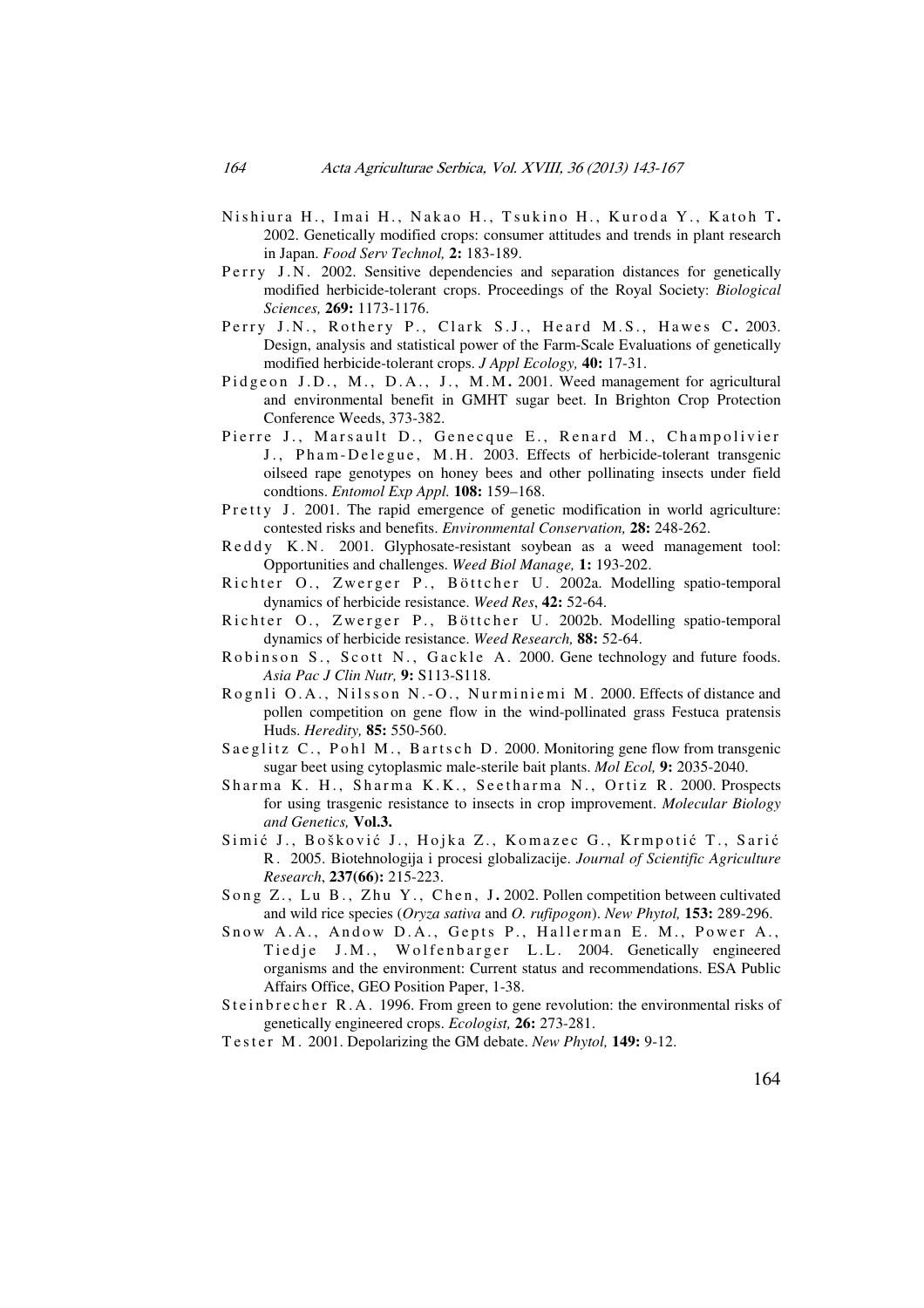- Thompson C.J., Thompson B.J.P., Ades P.K., Cousens R., Garnier-Gere P., Landman K., Newbigin E., Burgman M.A. 2003. Model-based analysis of the likelihood of gene introgression from genetically modified crops into wild relatives. *Ecological Modelling,* **162:** 199- 209.
- Topisirović Lj. 2005. Biotechnological potentials based on genetically modified organisms. *Journal of Scientific Agricultural Research,* **237(66):** 19-27.
- Tyystjärvi E. 2009. Do Environmental Effects of Herbicide-Resistant GM Plants Differ from Effects of Other Herbicide Resistant Plants? *The Open Ethics Journal,* **3:** 93-96.
- Watkinson A.R., Freckleton R.P., Robinson R.A., Sutherland W.J. 2000. Predictions of biodiversity response to genetically modified herbicide-tolerant crops. *Science,* **289:** 1554-1557.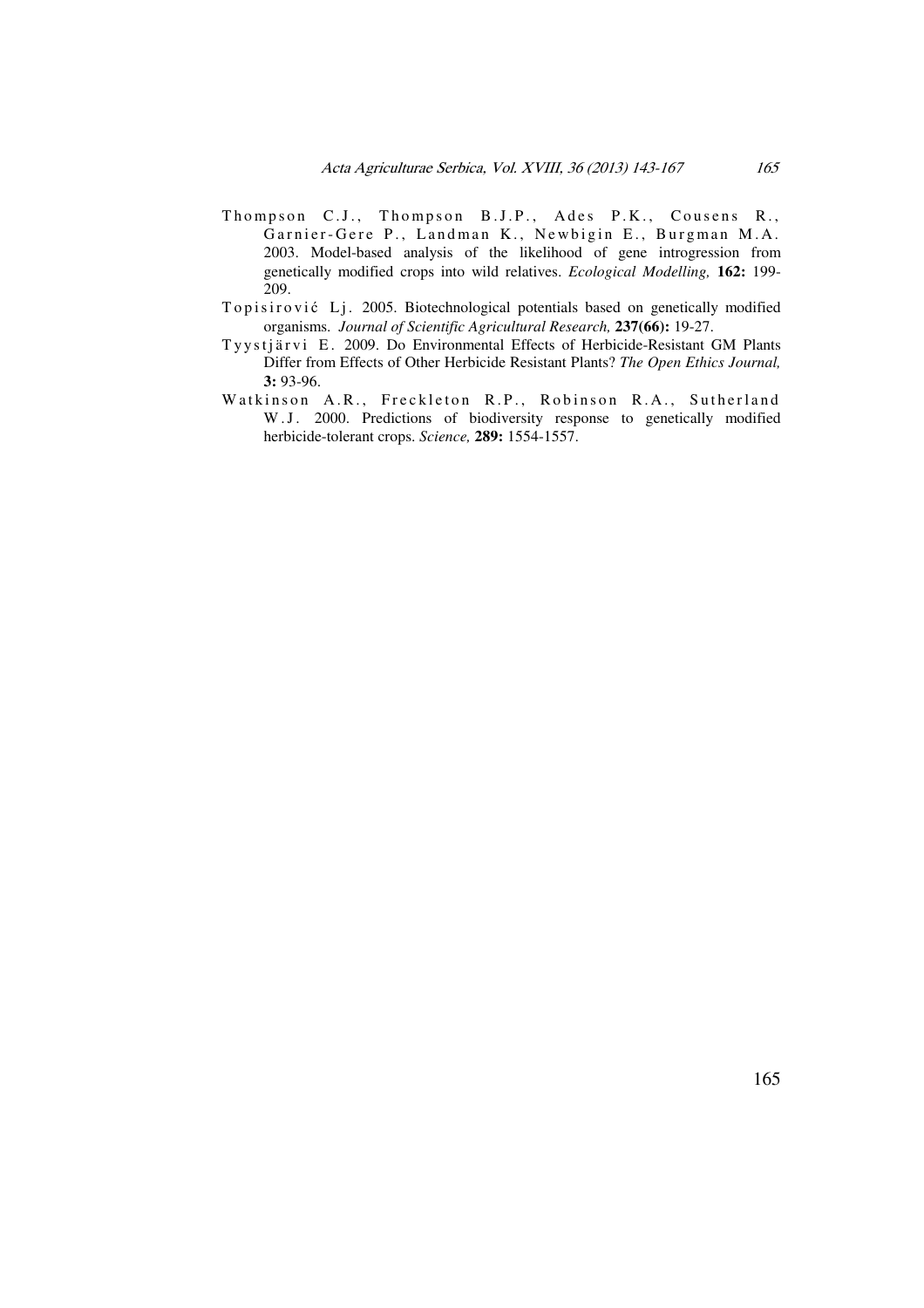# OCENJIVANJE EKOLOŠKIH ASPEKATA BIOLOŠKE SIGURNOSTI GENETSKI MODIFIKOVANIH BILJAKA PO ŽIVOTNU SREDINU

- pregledni rad –

# **Jelena Boškovi**ć**, Veselinka Ze**č**evi**ć**, Tamara Galonja Coghill, Mirela Matkovi**ć

*Megatrend University Belgrade, Faculty of Biofarming Ba*č*ka Topola, Serbia* 

### **Nenad Trkulja**

*Institute for Plant Protection and Environment, Belgrade, Serbia* 

### **Dragana Vukašinovi**ć

*Faculty of Life Sciences, Copenhagen University, Copenhagen, Denmark* 

### **Rezime**

Biotehnologija uz uvođenje genetski modifikovanih (GM) biljaka konstantno stvara nove mogućnosti povećanja biljne proizvodnje i reševanja problema u poljoprivredi, kao što su bolesti, štetočine, korovi, abiotički stres i nutritivna ograničenja. Stvaraju se i biljke koje poseduju nove osobine, koje omogućavaju njihovo korištenje u farmaceutskoj proizvodnji. Budući da se GM biljke uvode na različite lokacije okarakterisane raznovrsnim ekosistemima, tipovima poljoprivrede, biodiverzitetom i agrikulturalnom praksom, neophodno je naučno razumevanje efekata uzgoja GM biljaka na životnu sredinu, koje će obezbediti bezbednost i održivost životne sredine. Najvažnija istraživanja su ona usmerena na invazivnost GM biljaka, vertikalni i horizontalni prenos gena, uticaj na biološku raznovrsnost i na druge proizvode. Ova ispitivanja su veoma složena i multidisciplinarna. Ovaj rad razmatra neke od najvažnijih problema vezanih za uvođenje GM biljaka u životnu sredinu, kao što su zaštita biljaka, ekološki efekti horizontalnog prenosa gena, biodiverzitet, stres, efekti na zemljište itd. Postoji jasna potreba da se dublje istraži veličina i opseg rizika povezanih sa masivnom upotrebom transgenih biljaka. Pri procenjivanju međuodnosa GM biljaka i